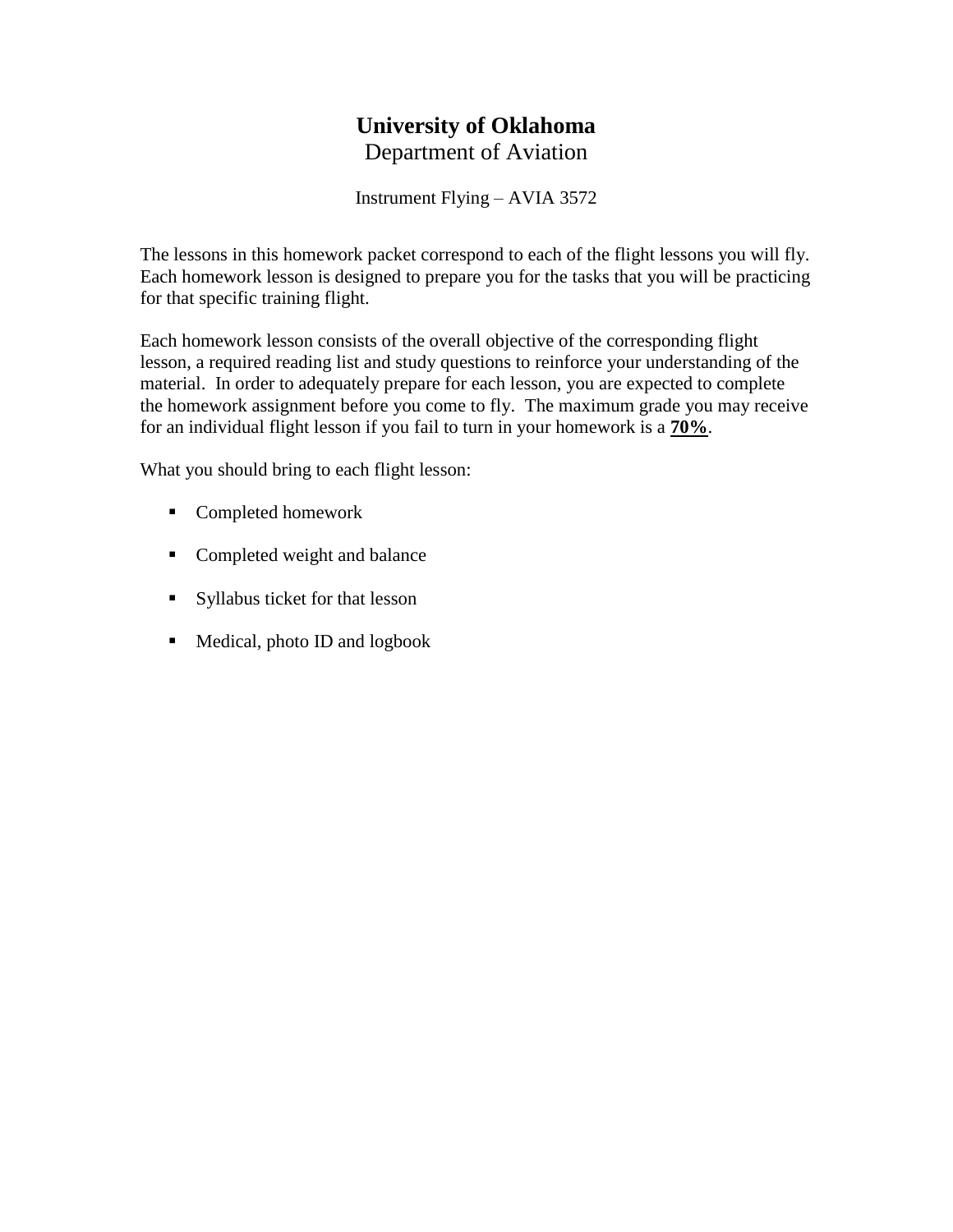#### **STAGE 6, LESSON 1 READING ASSIGNMENT**

14 CFR 91.205(d) – Instrument and Equipment Requirements for IFR Flight Instrument Flying Handbook – Chapter 5 "Flight Instruments" Warrior POH – Section 7 "Airplane Systems"

- 1. What equipment, in addition to that required for VFR flight, is required for IFR flight?
- 2. Which instruments are gyroscopically driven?
- 3. Which instruments operate off of the pitot-static system?
- 4. A blocked static port will affect which instruments?
- 5. Briefly describe acceleration error in a magnetic compass.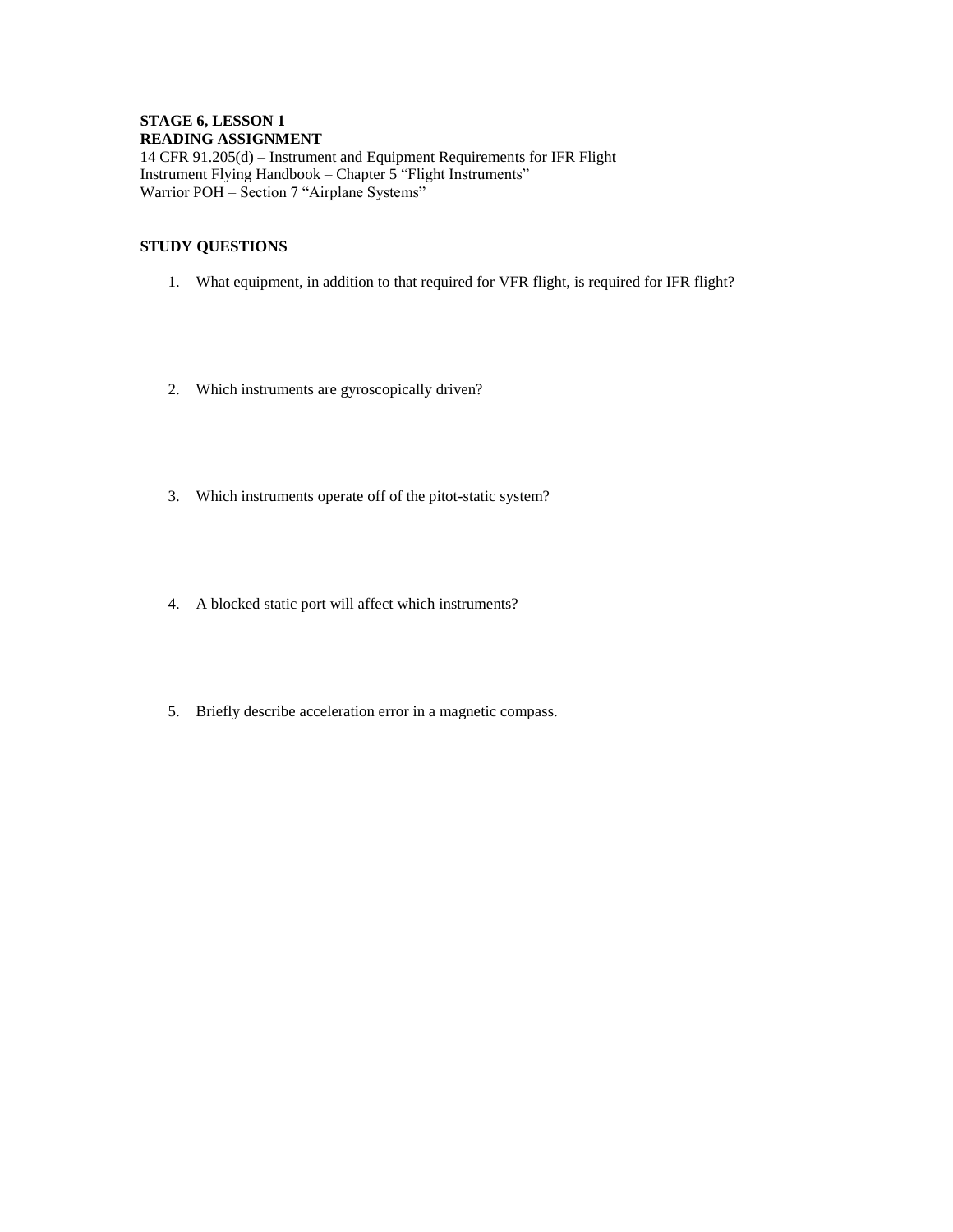## **STAGE 6, LESSON 2 READING ASSIGNMENT**

Instrument Flying Handbook – Chapter 5 "Flight Instruments" Aeronautical Information Manual – Chapter 4, Section 6 "Procedures for RVSM"

- 1. What is RVSM and what altitudes does RVSM apply to?
- 2. How frequently must the altimeter and static system be inspected?
- 3. During taxi turns, what pre-flight observation should be made of the turn coordinator to ensure proper functioning?
- 4. What preflight observations should be made of the heading indicator to ensure proper functioning?
- 5. What preflight observations should be made of the attitude indicator to ensure proper functioning?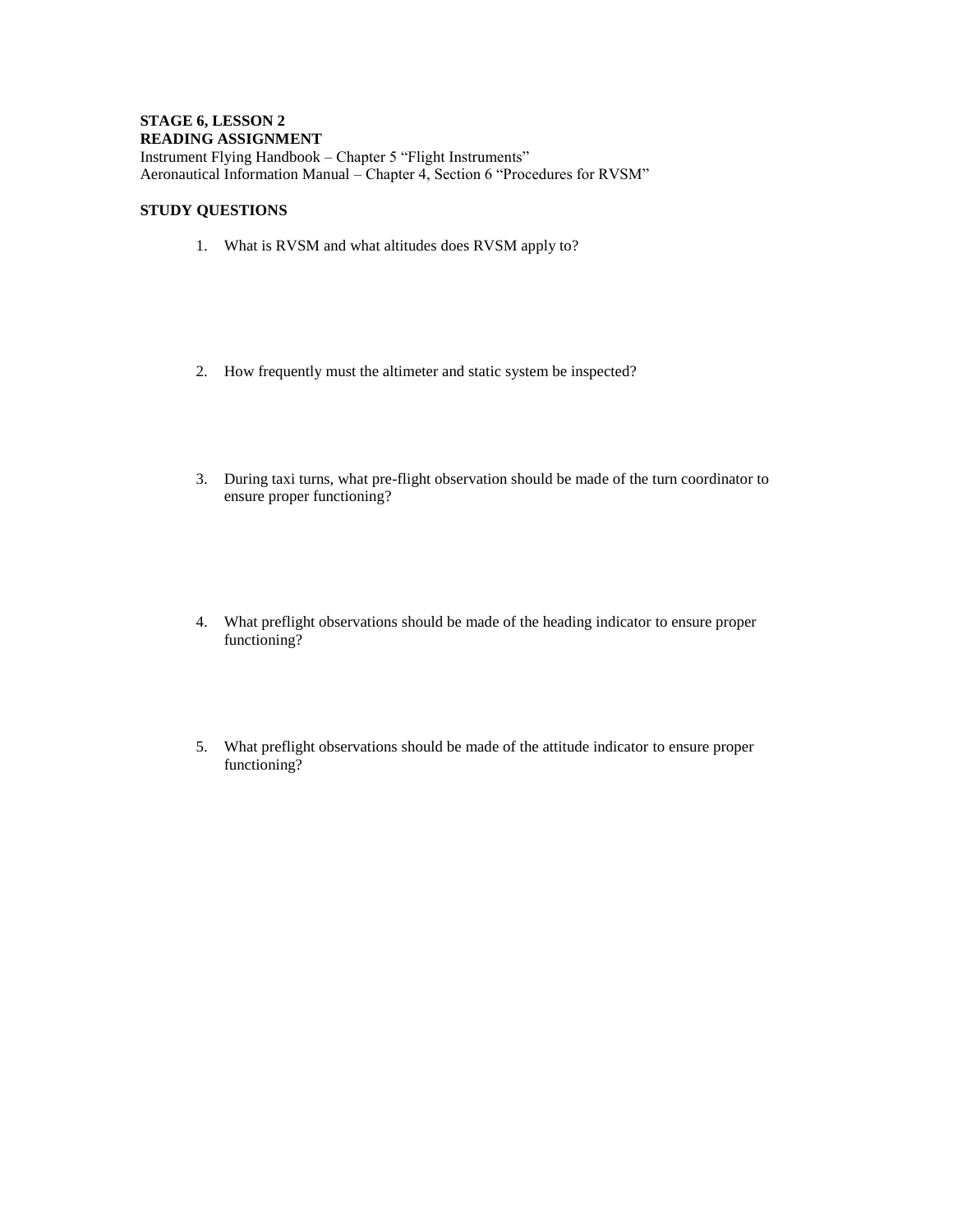## **STAGE 6, LESSON 3 READING ASSIGNMENT**

Instrument Flying Handbook – Chapter 6 "Airplane Attitude Instrument Flying" Instrument Flying Handbook – Chapter 7 "Airplane Basic Flight Maneuvers"

## **STUDY QUESTIONS**

1. Define the following terms:

Cross-check

Fixation

Omission

Emphasis

Interpretation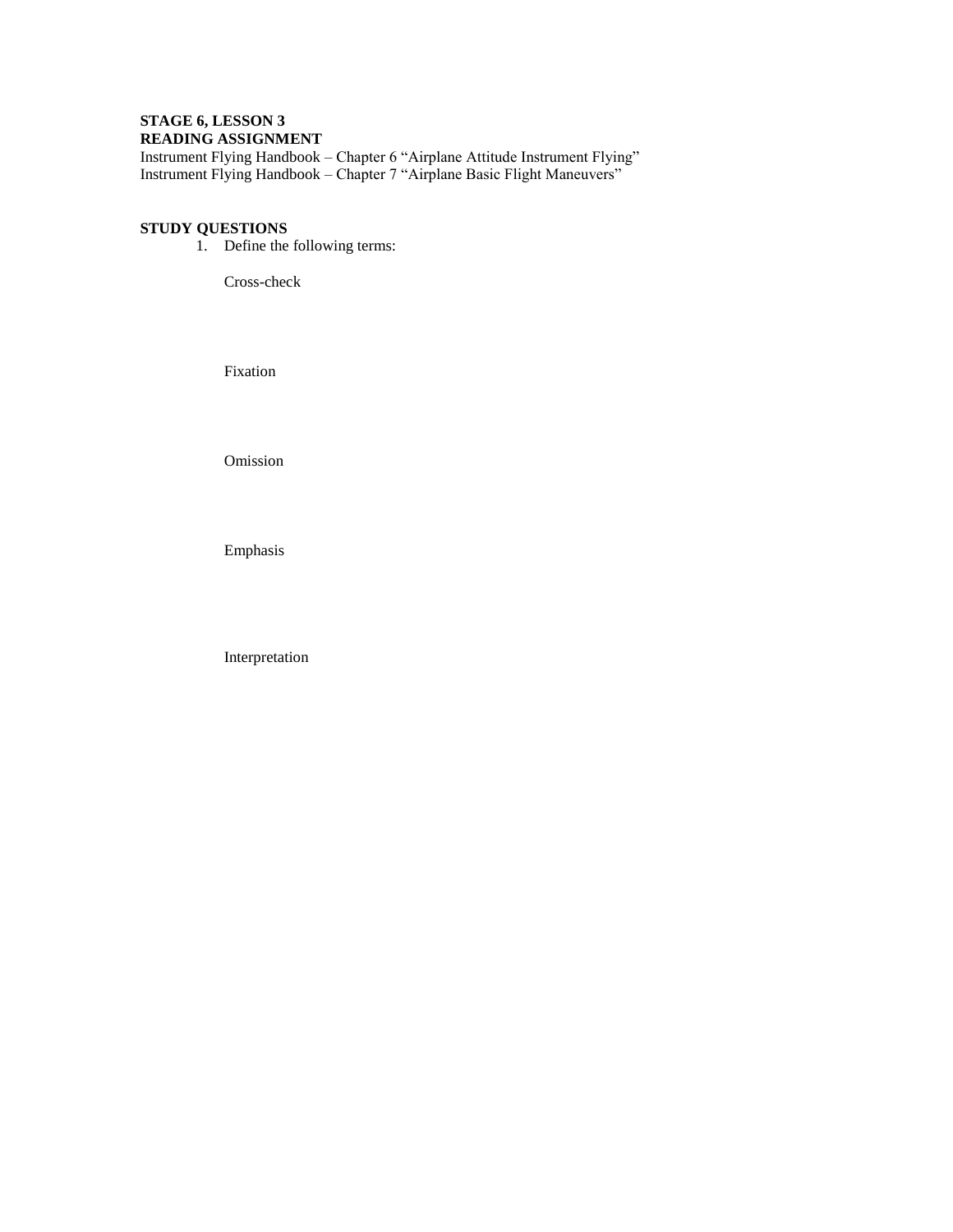#### **STAGE 6, LESSON 4 READING ASSIGNMENT** FAR 61.57 Recent Flight Experience Instrument Flying Handbook – Chapter 7 "Airplane Basic Flight Maneuvers"

#### **STUDY QUESTIONS**

- 1. What are your recent flight experience requirements to act as PIC on an IFR flight?
- 2. What is the definition of an unusual attitude?
- 3. What is the recovery procedure for a nose-high, airspeed decreasing unusual attitude?

4. What is the recovery process for a nose-low, increasing airspeed unusual attitude?

5. List 5 common errors that can lead to the onset of an unusual attitude.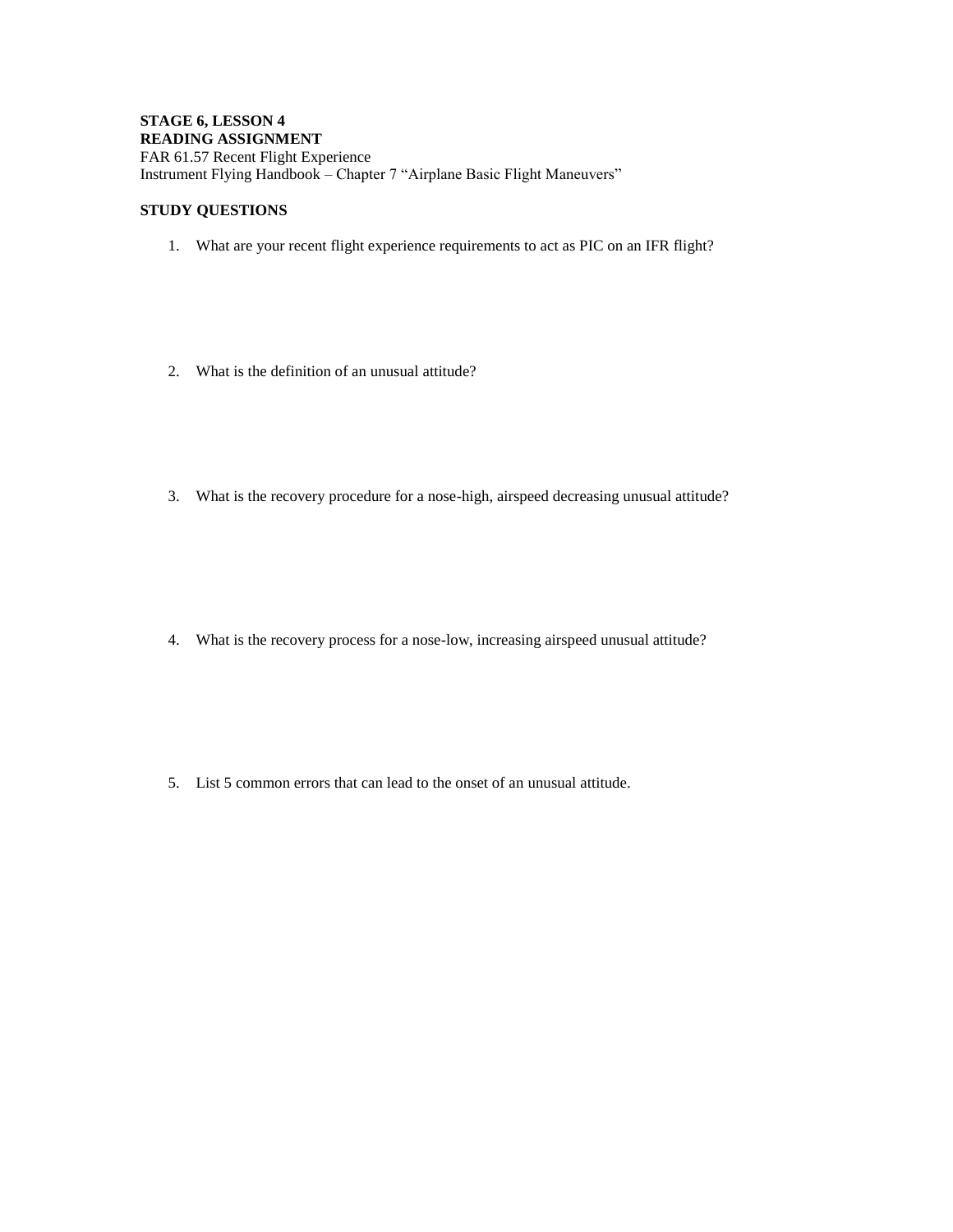# **STAGE 6, LESSON 5 READING ASSIGNMENT**

Instrument Flying Handbook – Chapter 3 "Human Factors"

## **STUDY QUESTIONS**

1. Describe the following vestibular illusions and what you can do to avoid them.

Leans

Somatogravic Illusion

Elevator Illusion

Inversion Illusion

Graveyard Spiral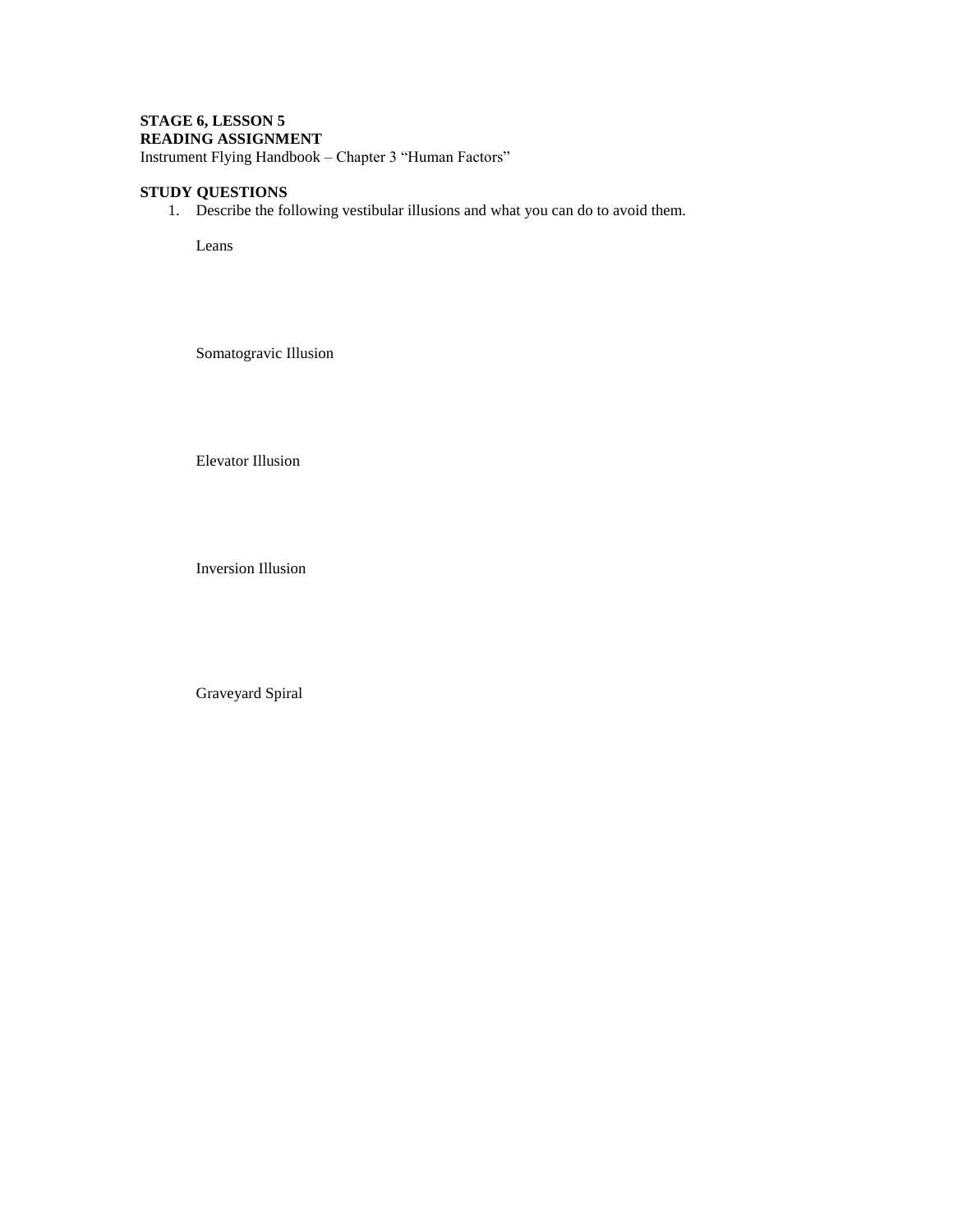## **STAGE 7, LESSON 1 READING ASSIGNMENT**

Instrument Flying Handbook – Chapter 10 "IFR Flight" Aeronautical Information Manual - Chapter 5-3-8 "Holding"

## **STUDY QUESTIONS**

1. Aircraft may hold at the following altitudes and maximum holding airspeeds:

| Altitude (MSL) | <b>Max Airspeed (KIAS)</b> |
|----------------|----------------------------|
|                |                            |
|                |                            |
|                |                            |

2. Draw and label a standard holding pattern in a no wind situation.

- 3. How long (in minutes) should you aim for your inbound leg to be if you are holding at or below 14,000 MSL? Above 14,0000 MSL?
- 4. Describe how you would enter the hold when approaching the fix from each sector (1, 2 and 3).



Sector 2:

Sector 3: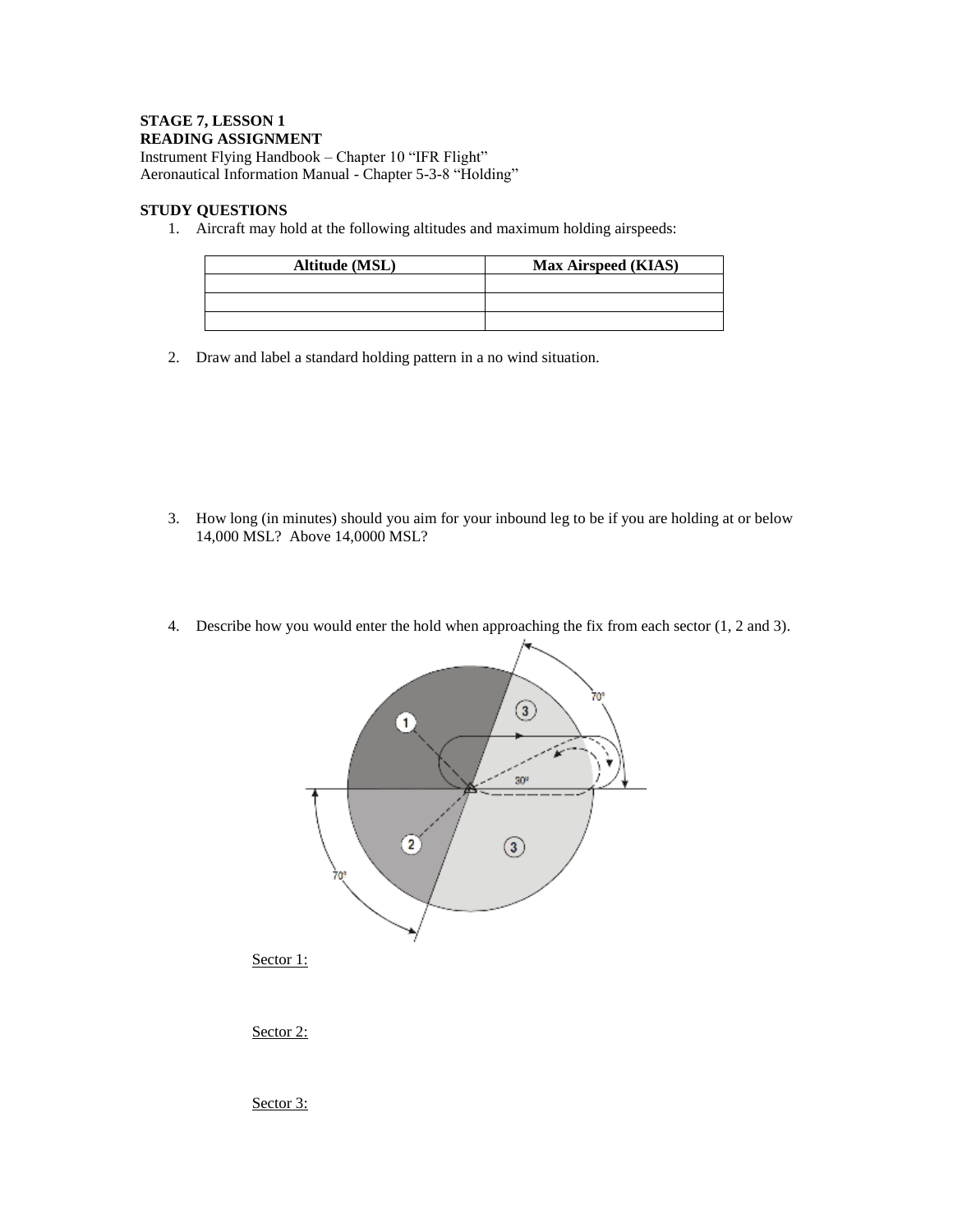## **STAGE 7, LESSON 2 READING ASSIGNMENT**

Aeronautical Information Manual - Chapter 5-3-8 "Holding" Aeronautical Information Manual - Chapter 5-3-2 "Position Reporting" Aeronautical Information Manual - Chapter 5-3-3 "Additional Reports"

- 1. You have been cleared to a fix other than the destination airport. If no holding pattern is charted and no holding instructions have been issued before you reach the fix, what should you do?
- 2. When should position reports to ATC over designated reporting points be provided?
- 3. When should position reports to ATC over designated reporting points be discontinued?
- 4. In addition to position reports, what reports should be made to ATC without a specific ATC request?

| At all times: | When not in radar contact: |
|---------------|----------------------------|
| 1.            | 1.                         |
| 2.            |                            |
| 3.            | 2.                         |
| 4.            |                            |
| 5.            |                            |
| 6.            |                            |
| 7.            |                            |
| 8.            |                            |
| 9.            |                            |
| 10.           |                            |
| 11.           |                            |
|               |                            |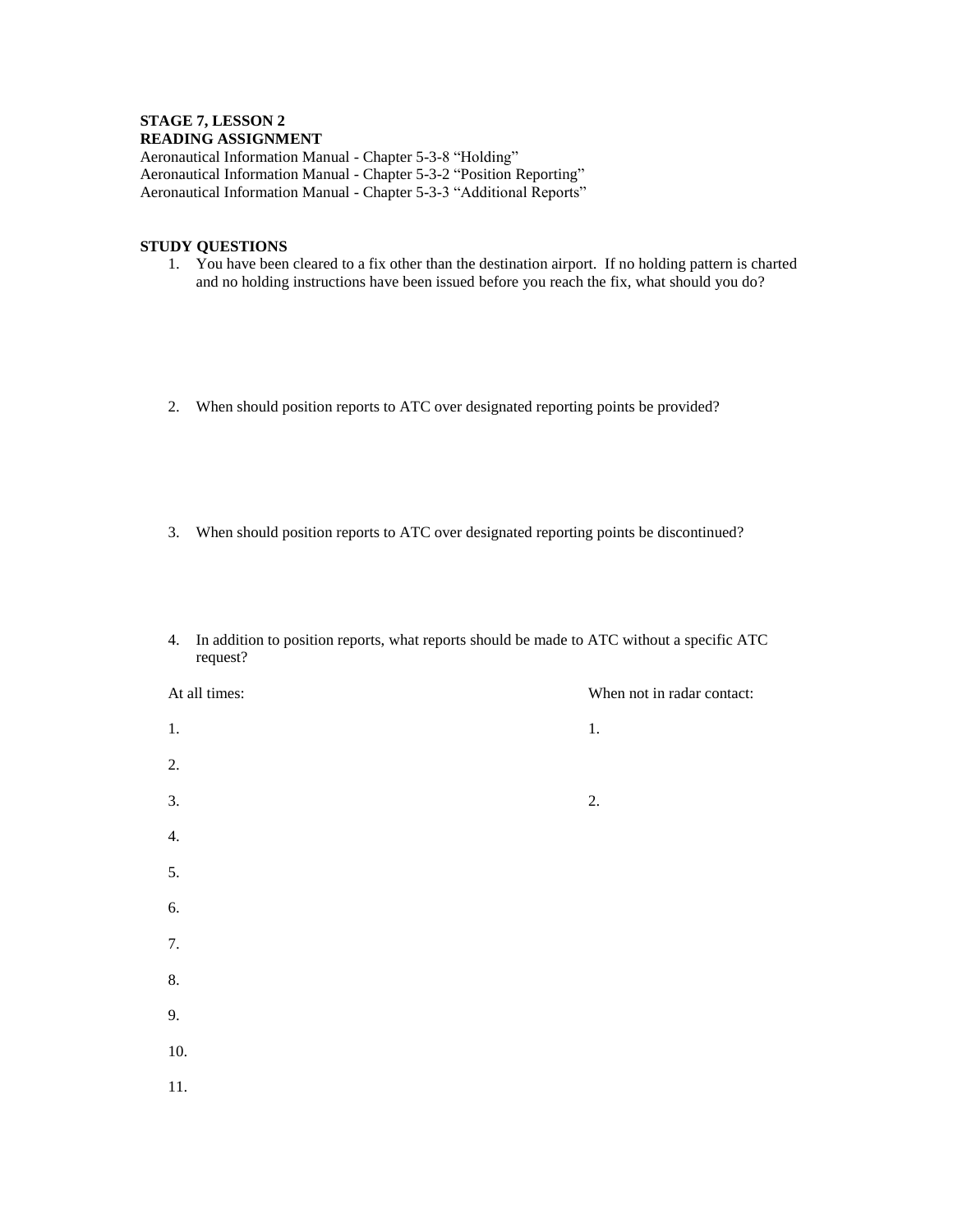## **STAGE 7, LESSON 3 READING ASSIGNMENT**

Aeronautical Information Manual - Chapter 5-3-8 "Holding"

## **STUDY QUESTIONS**

Draw the following holds (assuming no wind).

1. Hold northeast of the Will Rogers VOR on the 030 radial, 20 DME.

2. Hold northeast of the Will Rogers VOR on the 030 radial, 20 DME, non-standard turns.

3. Hold southwest of the Will Rogers VOR on the 030 radial, 20 DME.

- 4. Hold southwest of the Will Rogers VOR on the 030 radial, 20 DME, non-standard turns.
- 5. Hold east of the Will Rogers VOR on the 090 radial.

6. Hold southwest of the Will Rogers VOR on the 210 radial, 10 DME.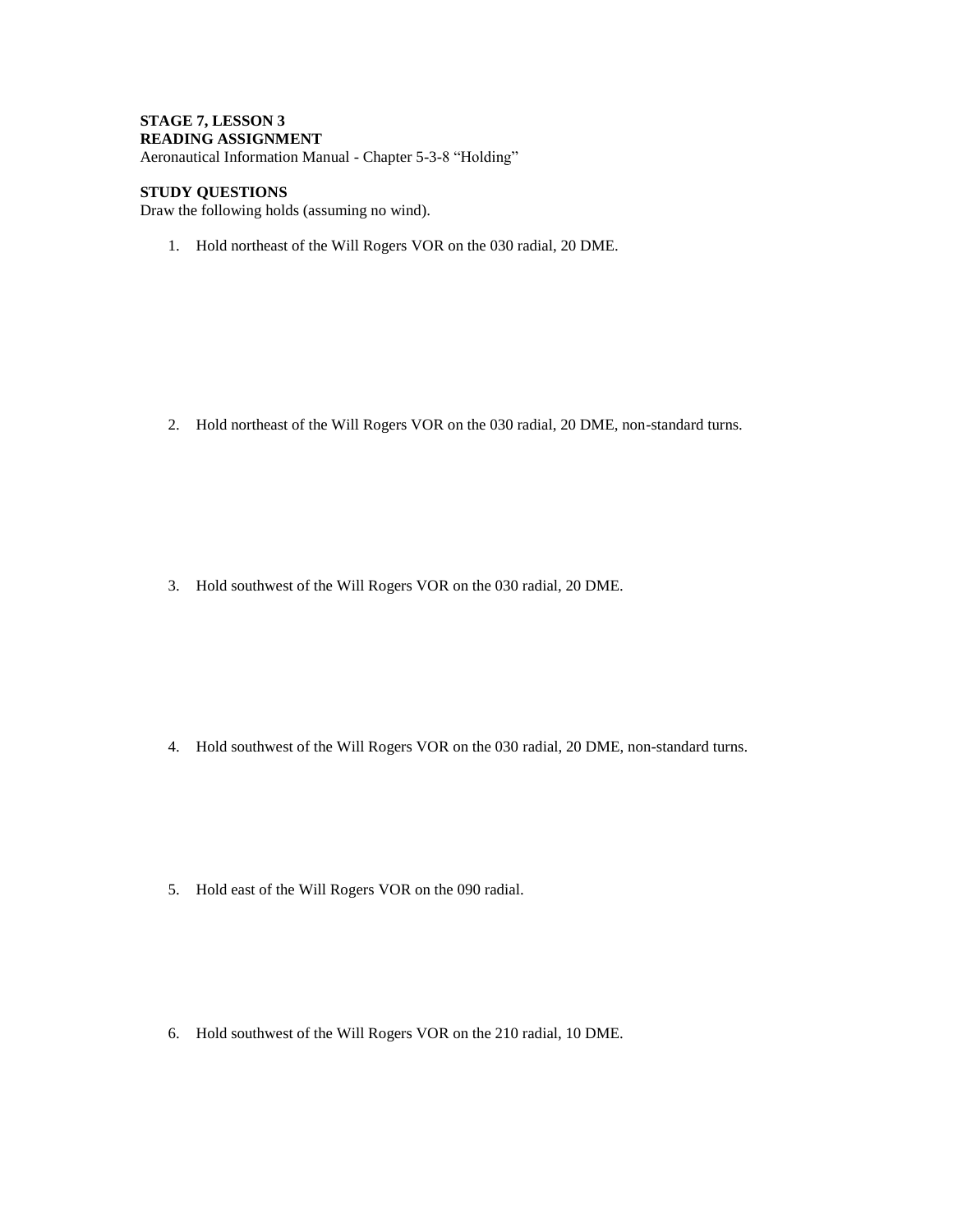## **STAGE 7, LESSON 4 READING ASSIGNMENT** Aeronautical Information Manual – Section 2 "Departure Procedures"

- 1. What is a clearance void time?
- 2. What does the term "hold for release" mean?
- 3. What is an "EDCT"?
- 4. What does the term "Line up and wait" authorize you to do?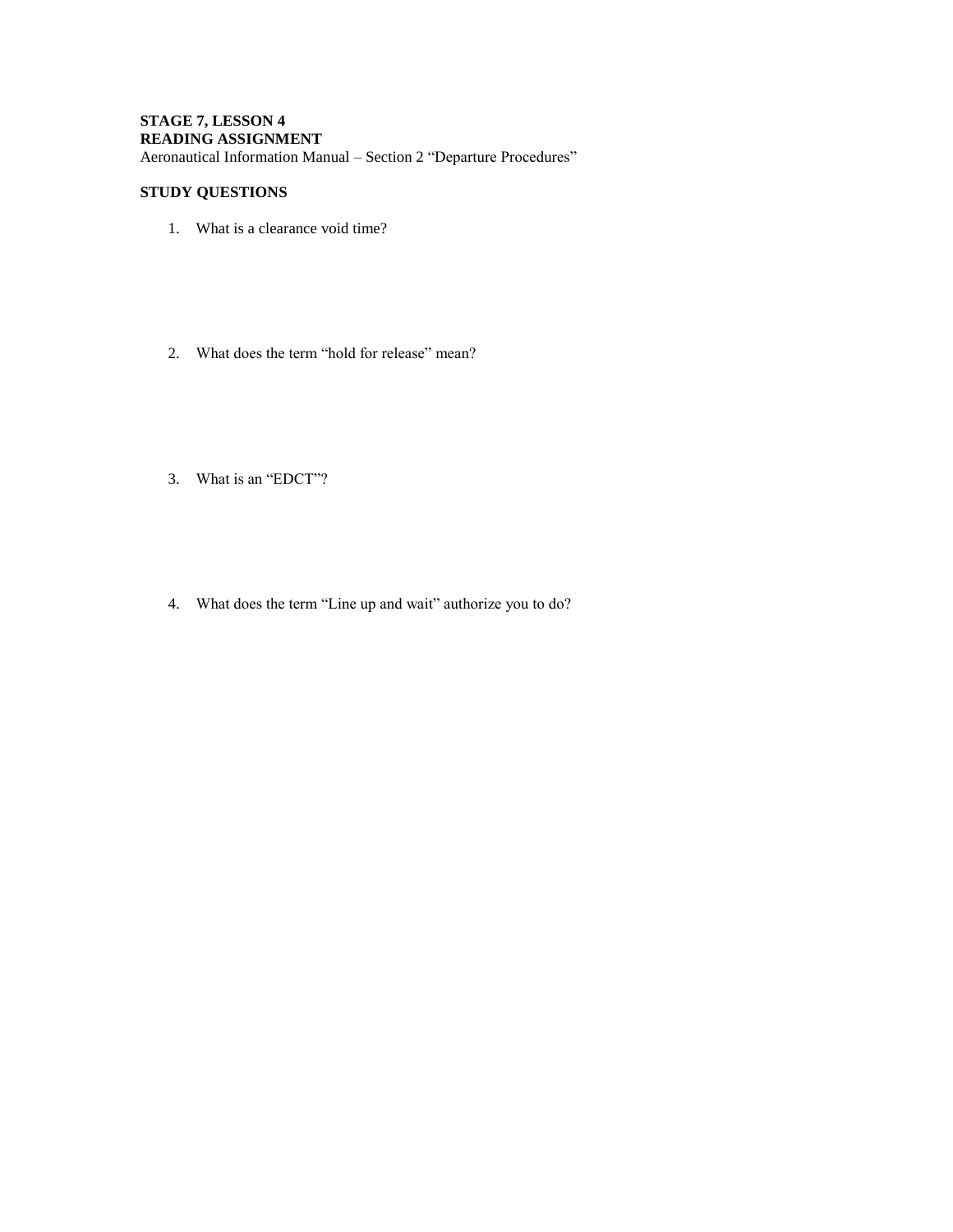#### **STAGE 7, LESSON 5 READING ASSIGNMENT** Aeronautical Information Manual – 5-1-3 "Notice to Airmen System" Table 5-1-1 Table 5-1-2

## **STUDY QUESTIONS**

Decode the following NOTAMS.

1. DFW TWY A BTN APCH END RWY 13R AND TWY A2 CLSD 1611291348-1611292359

2. DFW RWY 13L/31R CL MARKINGS OBSC 1611212145-1612312359

3. MCI RWY 19L ALS OUT OF SERVICE 1611081818-1612191800EST

4. MCI RWY 09/27 CLSD 1608211858-1612312300

5. TUL TWY L1 HLDG PSN MARKINGS REMOVED 1611251858-1612022130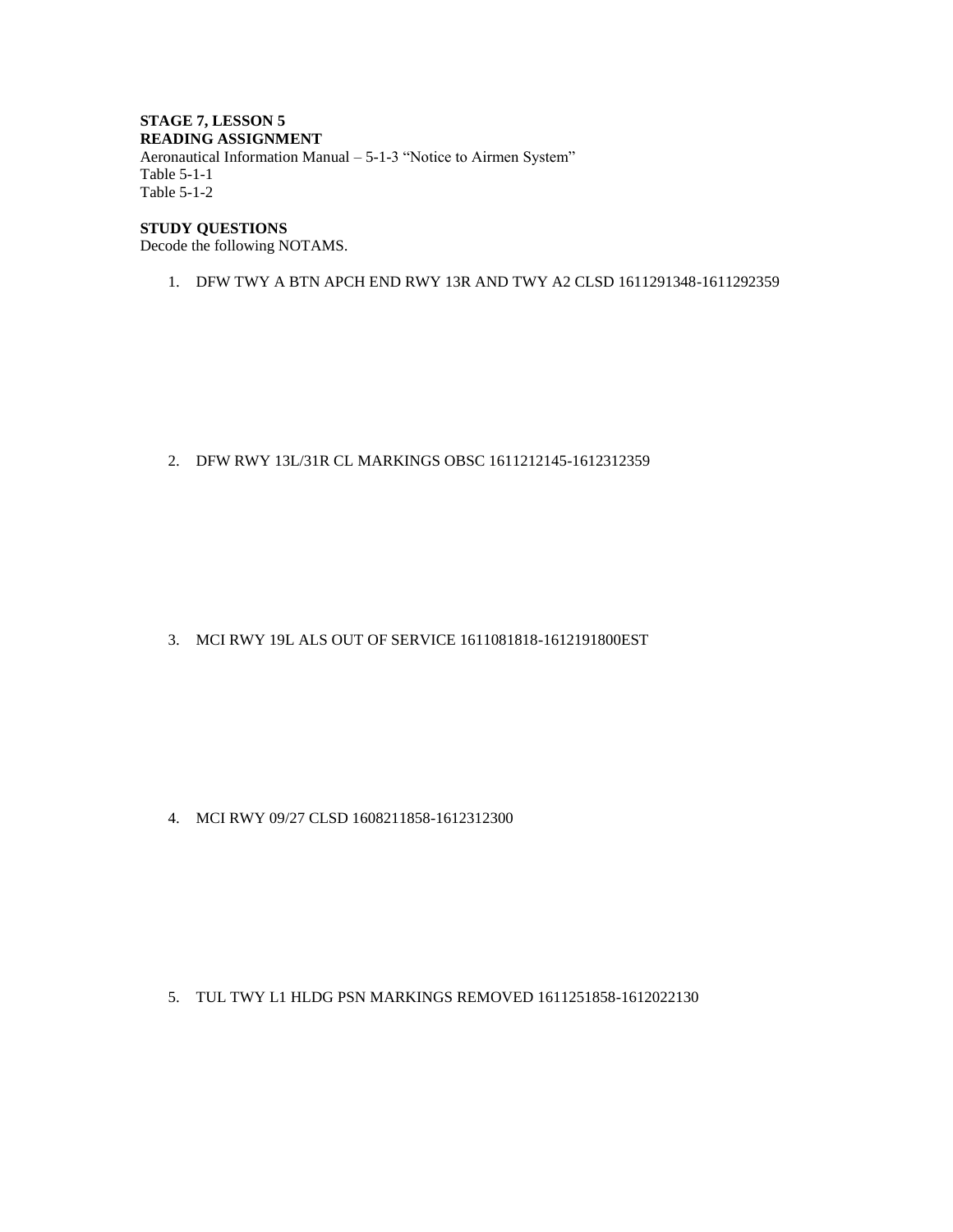## **STAGE 7, LESSON 6 READING ASSIGNMENT STUDY QUESTIONS**

For this lesson, complete the AOPA "GPS for IFR Operations" online course and bring the completion certificate to your flight instructor.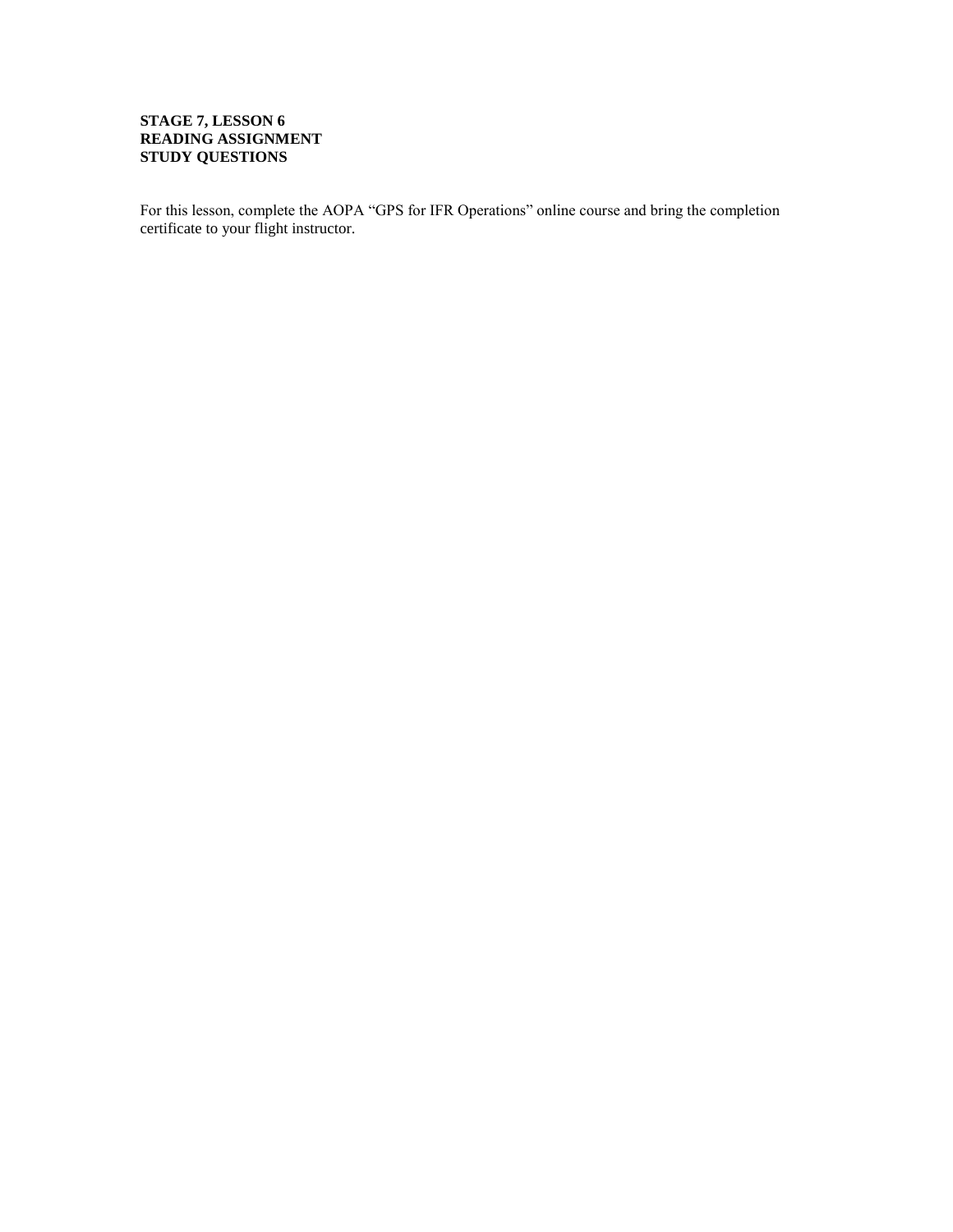#### **STAGE 7, LESSON 7 READING ASSIGNMENT**

Instrument Flying Handbook – Chapter 9 "Navigation Systems" Aeronautical Information Manual – Chapter 1-1-4 "VOR Receiver Check"

## **STUDY QUESTIONS**

- 1. How often must your VOR be tested for accuracy for flight under IFR?
- 2. What are 3 methods for conducting a VOR receiver check?

a. b. c.

- 3. In what publication would you find a published list of VOR checkpoints?
- 4. What is the acceptable tolerance for conducting a dual VOR receiver check?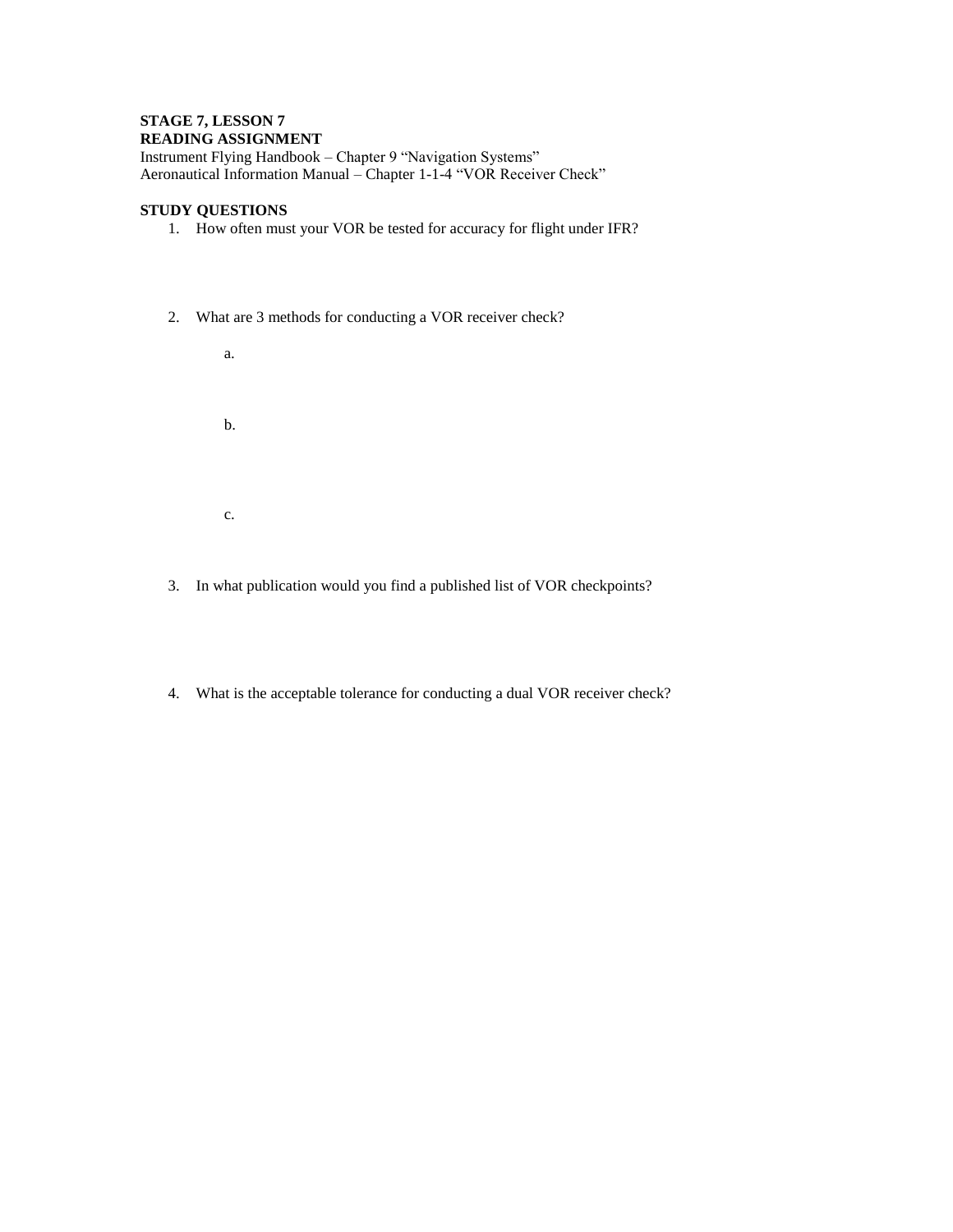# **STAGE 7, LESSON 8 READING ASSIGNMENT**

Instrument Flying Handbook – Chapter 9 "Navigation Systems" Aeronautical Information Manual – Chapter 1-1-8 "Air Navigation"

## **STUDY QUESTIONS**

1. List the three classes of VORs and their respective service volumes.

| <b>Class</b> | <b>Service Volume</b> |
|--------------|-----------------------|
|              |                       |
|              |                       |
|              |                       |
|              |                       |
|              |                       |
|              |                       |
|              |                       |
|              |                       |

- 2. What are the four components of an ILS system?
	- a. b. c.
	- d.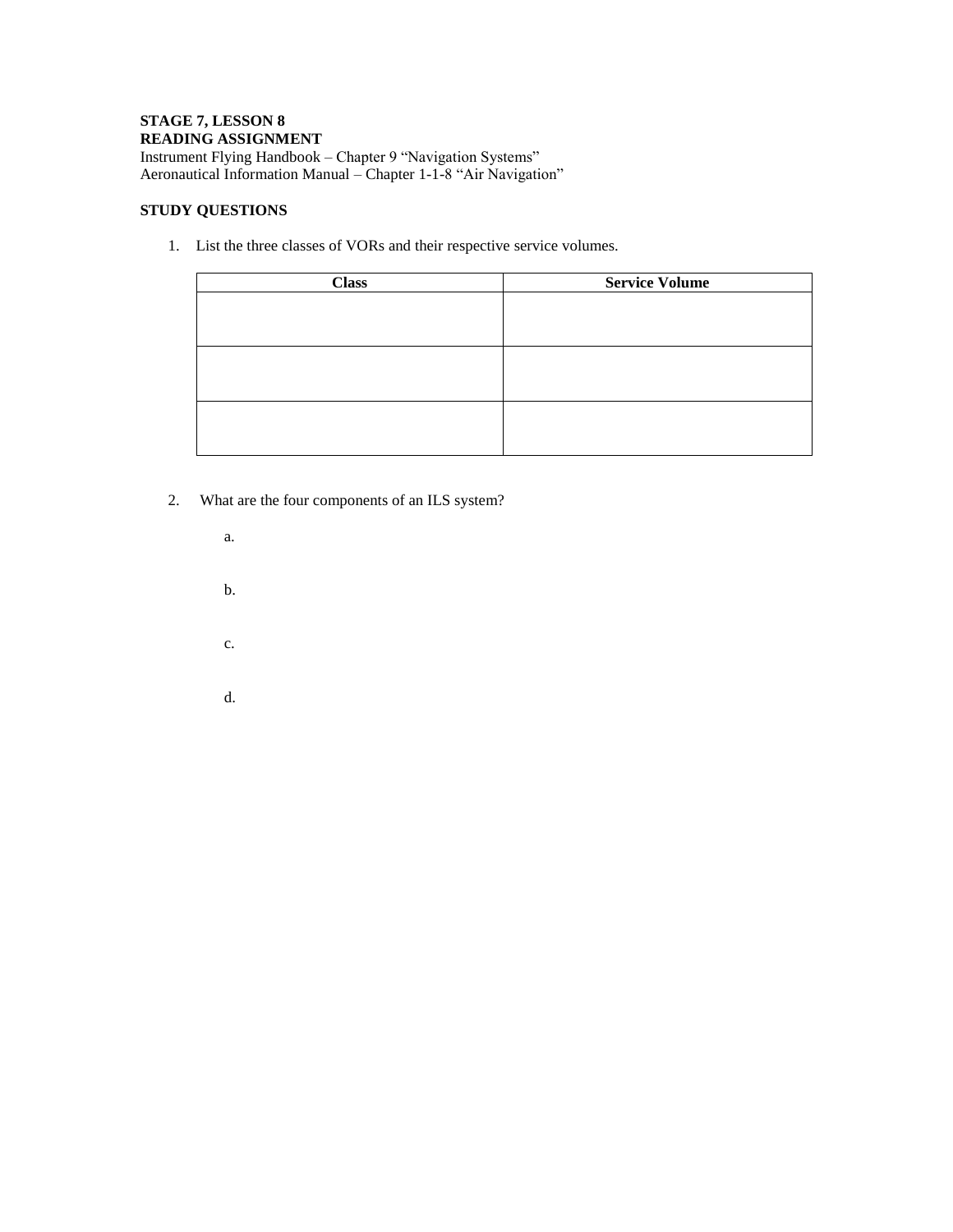## **STAGE 7, LESSON 9 READING ASSIGNMENT** Instrument Flying Handbook – Chapter 5 "Flight Instruments"

## **STUDY QUESTIONS**

1. What is TIS and how does it work?

2. What is TCAS and how does it work?

3. What is GPWS and how does it work?

4. What is TAWS and how does it work?

5. What is ADS-B and how does it work?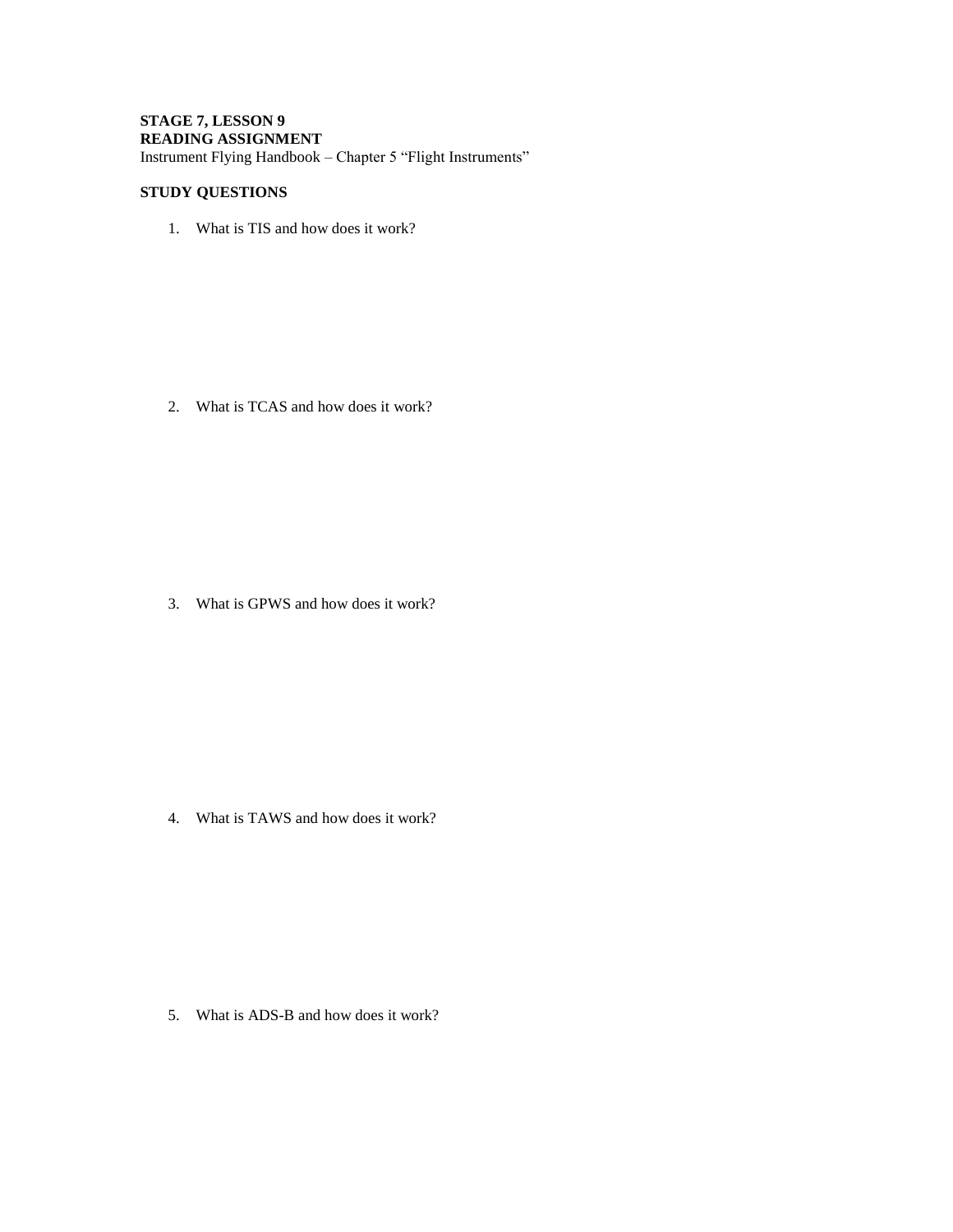### **STAGE 7, LESSON 10 READING ASSIGNMENT** 14 CFR 91.211 Instrument Flying Handbook – Chapter 5 "Flight Instruments"

## **STUDY QUESTIONS**

1. Describe supplemental oxygen requirements for unpressurized aircraft.

2. What is a PFD and what type of information does it typically display?

3. What is an MFD and what type of information does it typically display?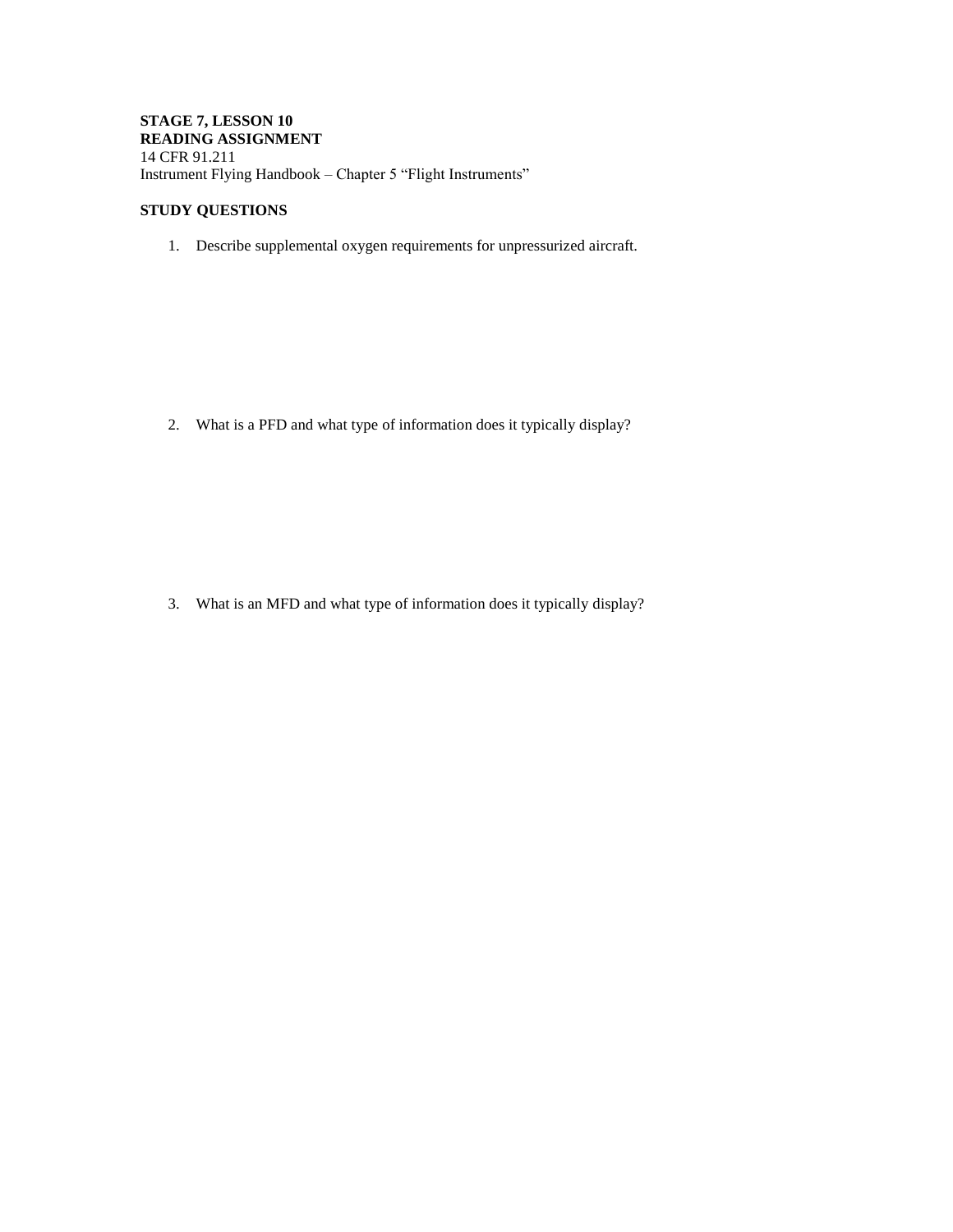## **STAGE 7, LESSON 11 READING ASSIGNMENT**

Aeronautical Information Manual - Chapter 7-1-31 "ICAO Weather Formats"

## **STUDY QUESTIONS**

1. Within a METAR, what do the following precipitation codes mean?

|    | a. RA |  |
|----|-------|--|
|    | b. PL |  |
|    | c. GR |  |
|    | d. DZ |  |
| e. | SN    |  |

- 2. Within a METAR, what do the following obstruction to visibility codes mean?
	- a. FG \_\_\_\_\_\_\_\_\_\_\_\_\_\_\_\_\_\_\_\_\_\_\_\_\_\_ b. HZ c. VA d. BR \_\_\_\_\_\_\_\_\_\_\_\_\_\_\_\_\_\_\_\_\_\_\_\_\_\_ e. DU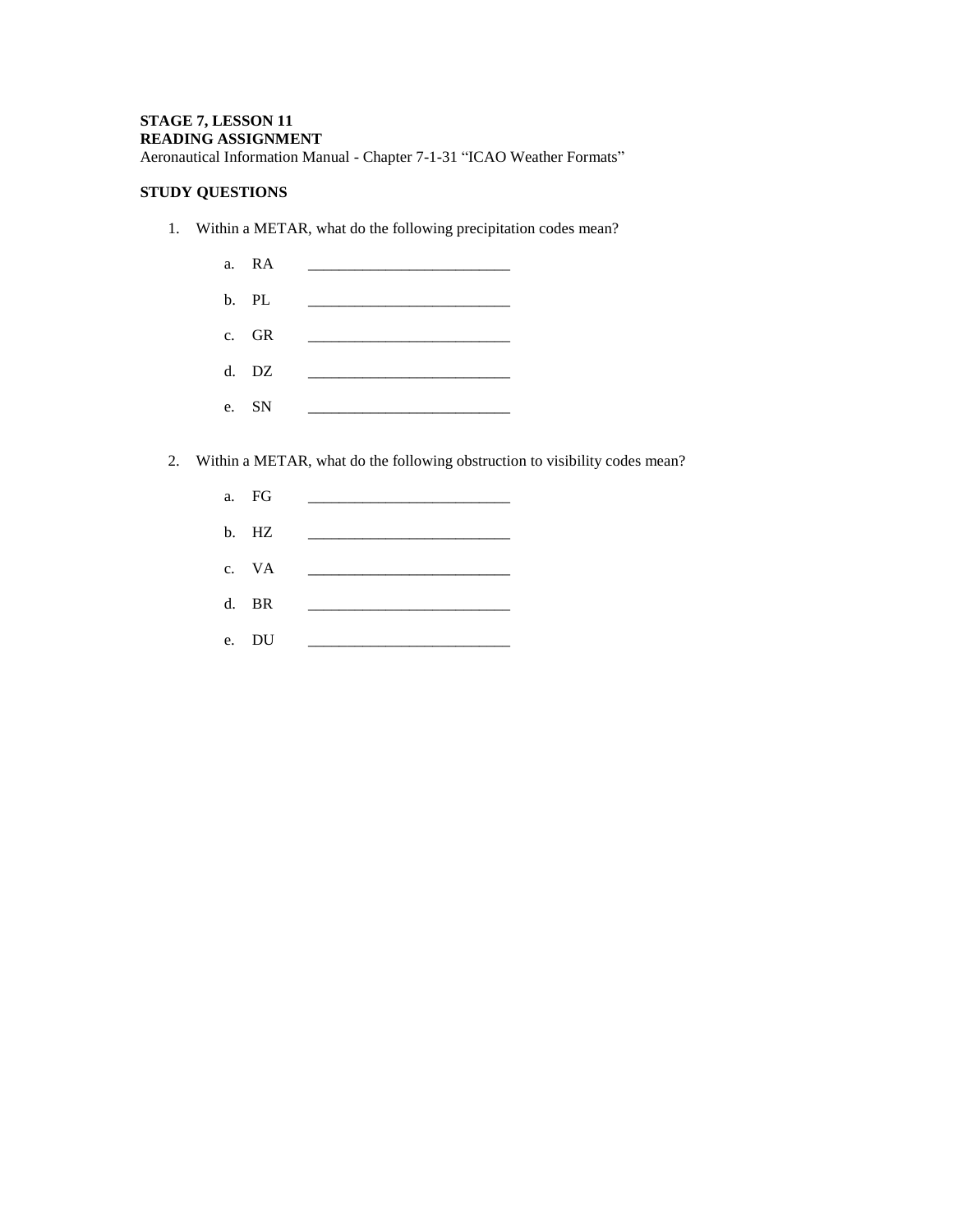## **STAGE 8, LESSON 1 READING ASSIGNMENT** Instrument Flying Handbook – Chapter 1 "National Airspace System" Instrument Procedures Handbook – Chapter 4 "Approaches"

## **STUDY QUESTIONS**

1. What does the pilot briefing section of an instrument approach chart provide?

2. What does the plan view of an instrument approach chart provide?

3. What does the profile view of an instrument approach chart provide?

4. Where should you look to see how approach minimums may be affected by inoperative approach lights?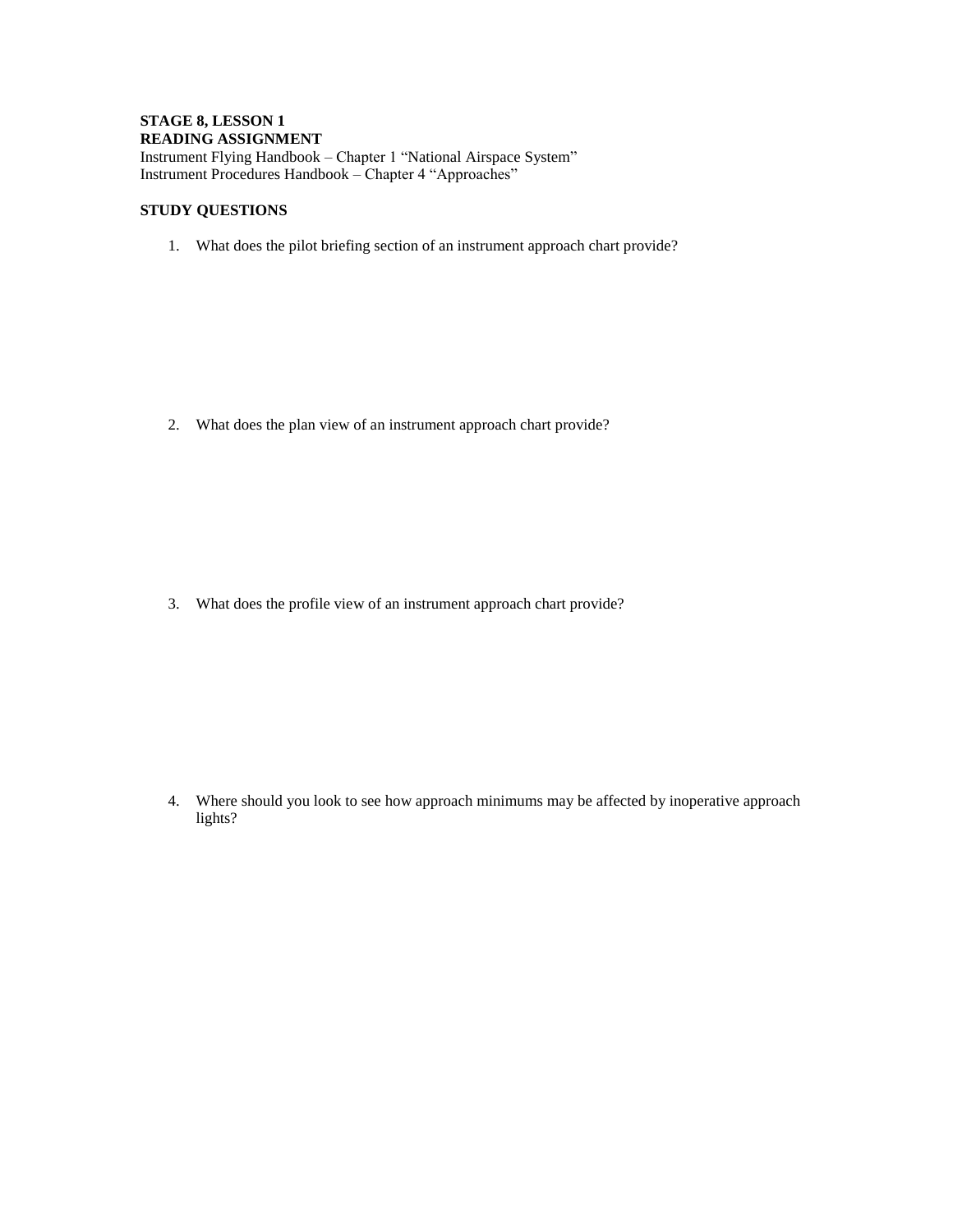#### **STAGE 8, LESSON 2 READING ASSIGNMENT**

Instrument Flying Handbook – Chapter 10 "IFR Flight" Instrument Procedures Handbook – Chapter 4 "Approaches"

## **STUDY QUESTIONS**

1. Pilots may not operate an aircraft below the authorized MDA or continue an approach below the DA/DH unless what three conditions exist:

a.

b.

c.

- 2. List the elements that are considered part of the "Runway environment"?
	- a. b. c. d. e. f. g. h. i. j.
- 3. Pilots should immediately execute the missed approach procedure if:
	- a.

b.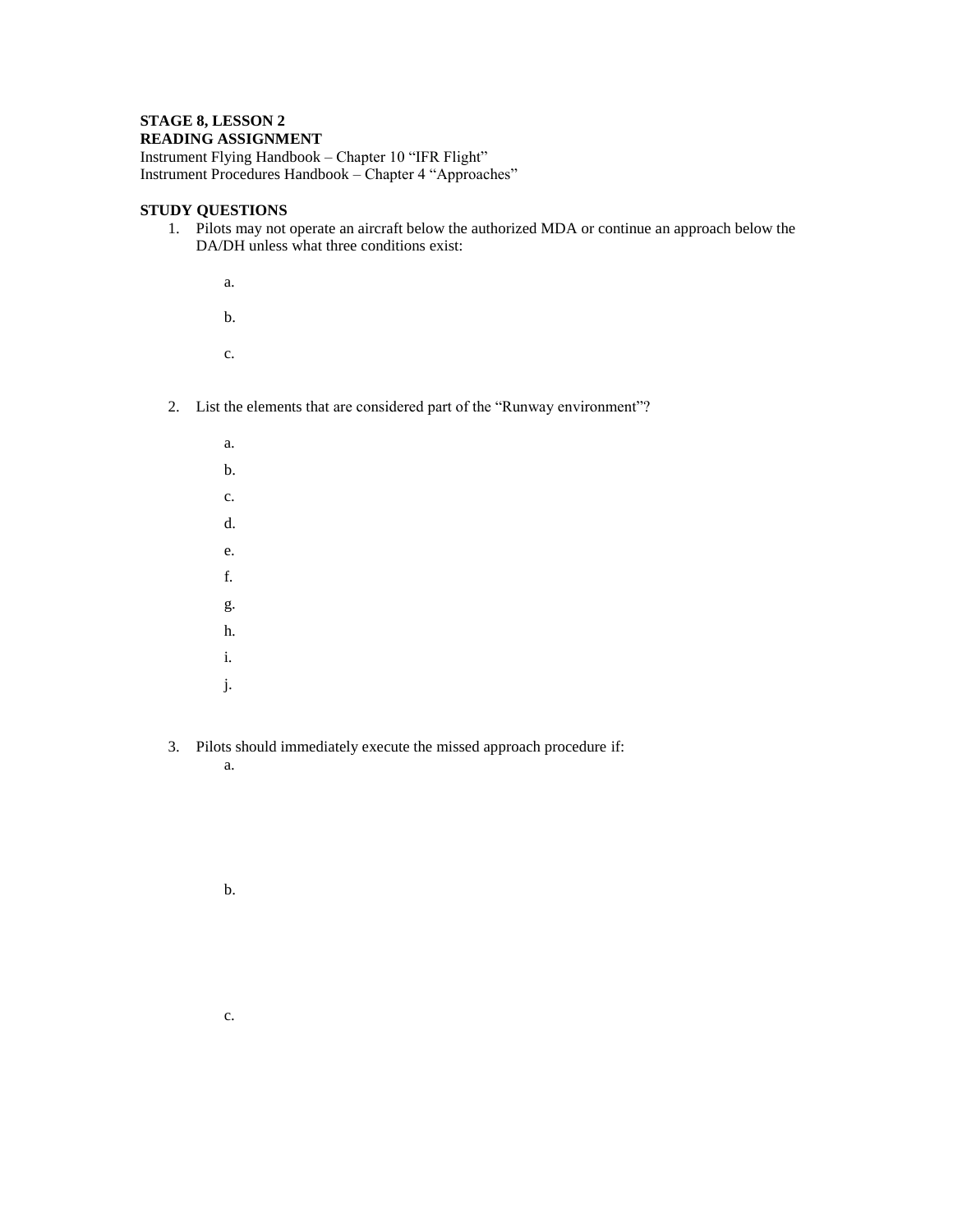**STAGE 8, LESSON 3 READING ASSIGNMENT** 14 CFR 91.167 14 CFR 91.103 Instrument Procedures Handbook – Chapter 1 "Departure Procedures" Instrument Procedures Handbook – Chapter 4 "Approaches"

### **STUDY QUESTIONS HOMEWORK ASSIGNMENTS**

- 1. What is your legal fuel requirement for IFR flight?
- 2. When must an alternate airport be listed on your IFR flight plan?
- 3. What standard alternate minimums must exist for an airport to be legally filed as an alternate? At what time must those conditions exist?
- 4. What preflight action are you required to perform, as outlined in 14 CFR 91.103?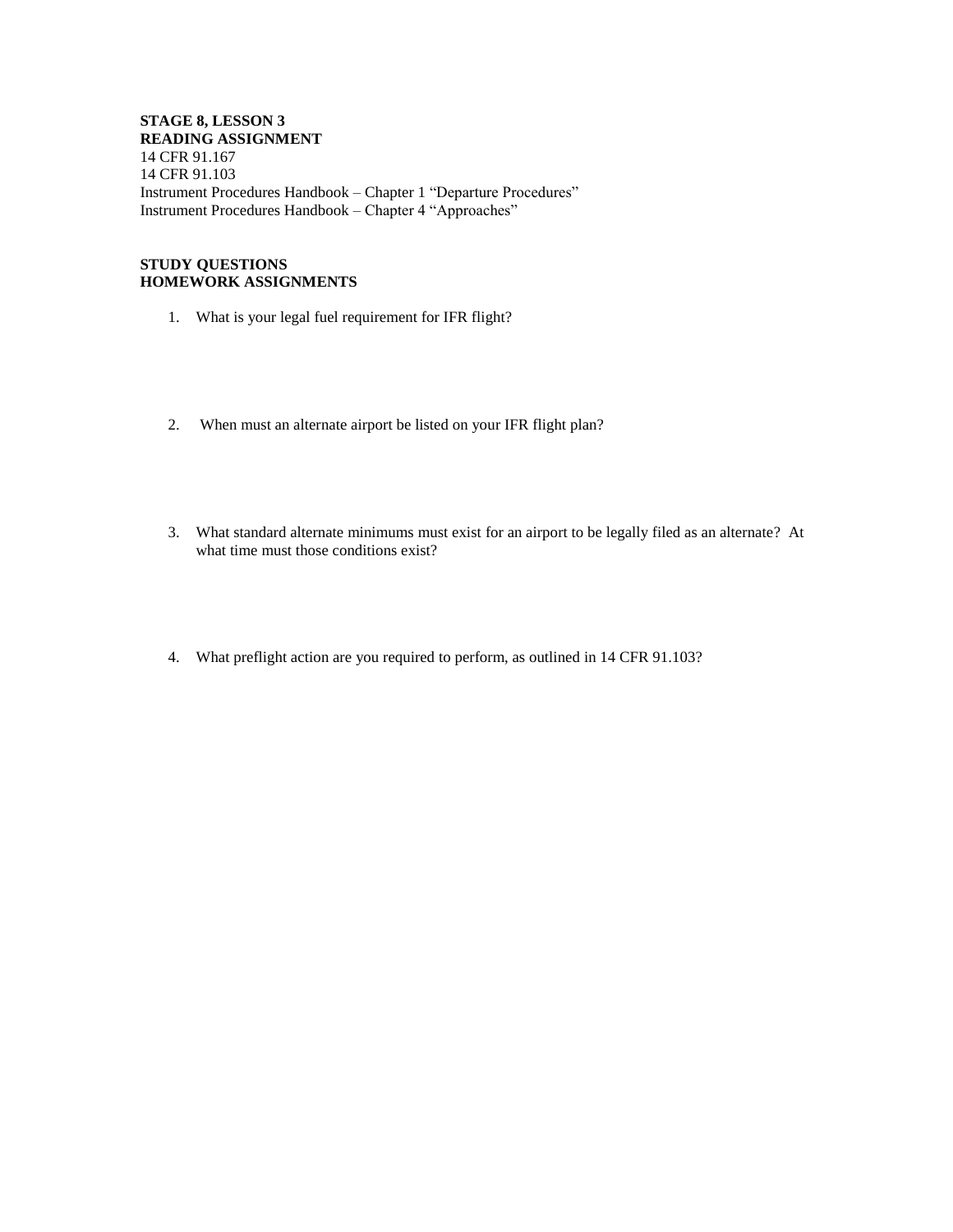#### **STAGE 8, LESSON 4 READING ASSIGNMENT**

Instrument Procedures Handbook – Chapter 4 "Approaches" Aeronautical Information Manual – Section 5-4-7 "Instrument Approach Procedures" Instrument Flying Handbook – Chapter 1 "National Airspace System"

## **STUDY QUESTIONS**

1. List the applicable speeds for each aircraft approach category below:

| a. Category A | <b>KIAS</b> |
|---------------|-------------|
| b. Category B | <b>KIAS</b> |
| c. Category C | <b>KIAS</b> |
| d. Category D | <b>KIAS</b> |

- e. Category D \_\_\_\_\_\_\_\_\_\_\_\_\_\_\_\_\_\_\_ KIAS
- 2. How is the specific approach speed category for an aircraft determined?
- 3. A typical approach speed for the Piper Warrior is 90 KIAS. What approach Category does the Warrior belong to?
- 4. If your normal approach speed in the Warrior is 90 KIAS, but you are performing a circle-to-land maneuver at 100 KIAS, which approach category minimums should you use?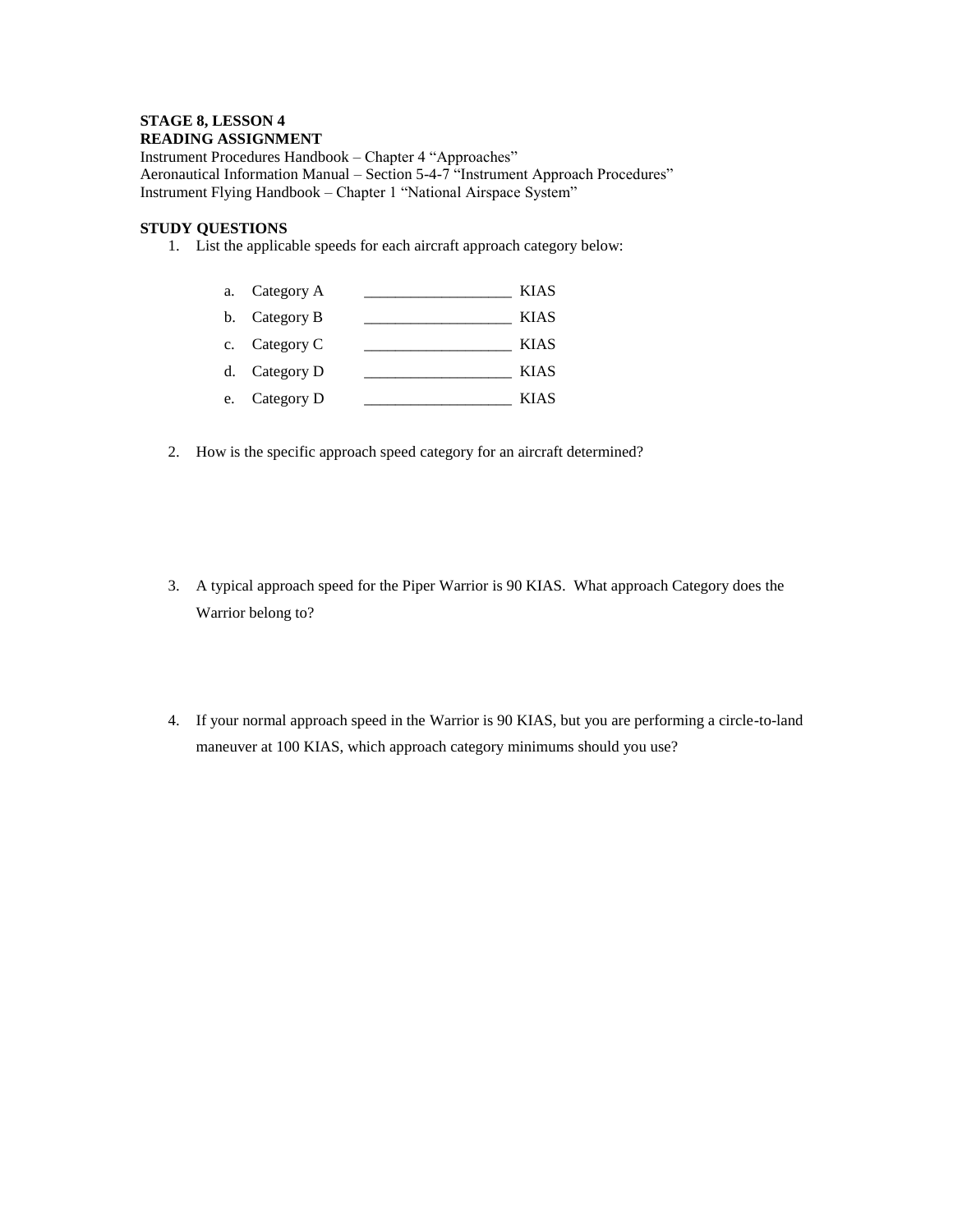#### **STAGE 8, LESSON 5 READING ASSIGNMENT**

14 CFR 91.175 Instrument Procedures Handbook – Chapter 4 "Approaches" Instrument Flying Handbook – Chapter 1 "National Airspace System" Aeronautical Information Manual – Chapter 7-1-15 "Runway Visual Range"

- 1. What is RVR?
- 2. Convert the following RVR values to a statute mile equivalent.
	- 1,600 \_\_\_\_\_\_\_\_\_\_\_\_\_\_\_\_ 2,400 \_\_\_\_\_\_\_\_\_\_\_\_\_\_\_\_
	- 5,000 \_\_\_\_\_\_\_\_\_\_\_\_\_\_\_\_
	- 6,000 \_\_\_\_\_\_\_\_\_\_\_\_\_\_\_\_
- 3. What standard takeoff visibility minimums apply for aircraft operating under Part 135 and Part 121? Do these minimums apply if you are operating under Part 91?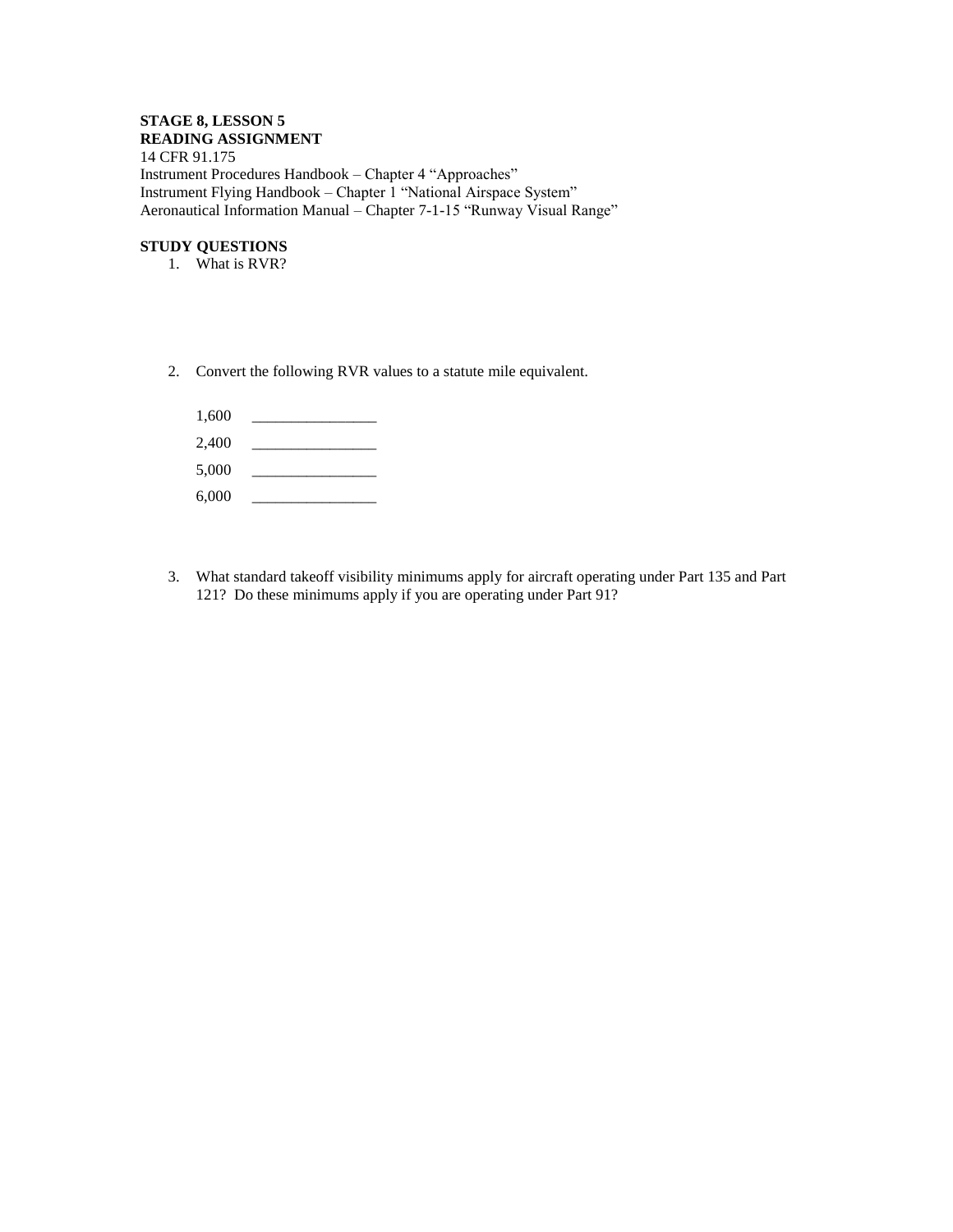#### **STAGE 8, LESSON 6 READING ASSIGNMENT**

Instrument Procedures Handbook – Chapter 4 "Approaches" Aeronautical Information Manual – Section 5-4-5 "Instrument Approach Procedure Charts" Instrument Flying Handbook – Chapter 1 "National Airspace System"

- 1. Minimum Sector Altitudes are published for \_\_\_\_\_\_\_\_\_\_\_\_\_\_\_\_\_\_\_\_\_\_\_\_\_\_\_\_ use on IAP charts.
- 2. MSA's provide how much clearance above an obstacle? What do MSA's not assure you of?
- 3. What is a VDP and how is it displayed on an instrument approach procedure chart?
- 4. If a VDP is displayed on your IAP chart, you should not descend until:
- 5. If you are not equipped to identify the VDP, how should you fly the approach?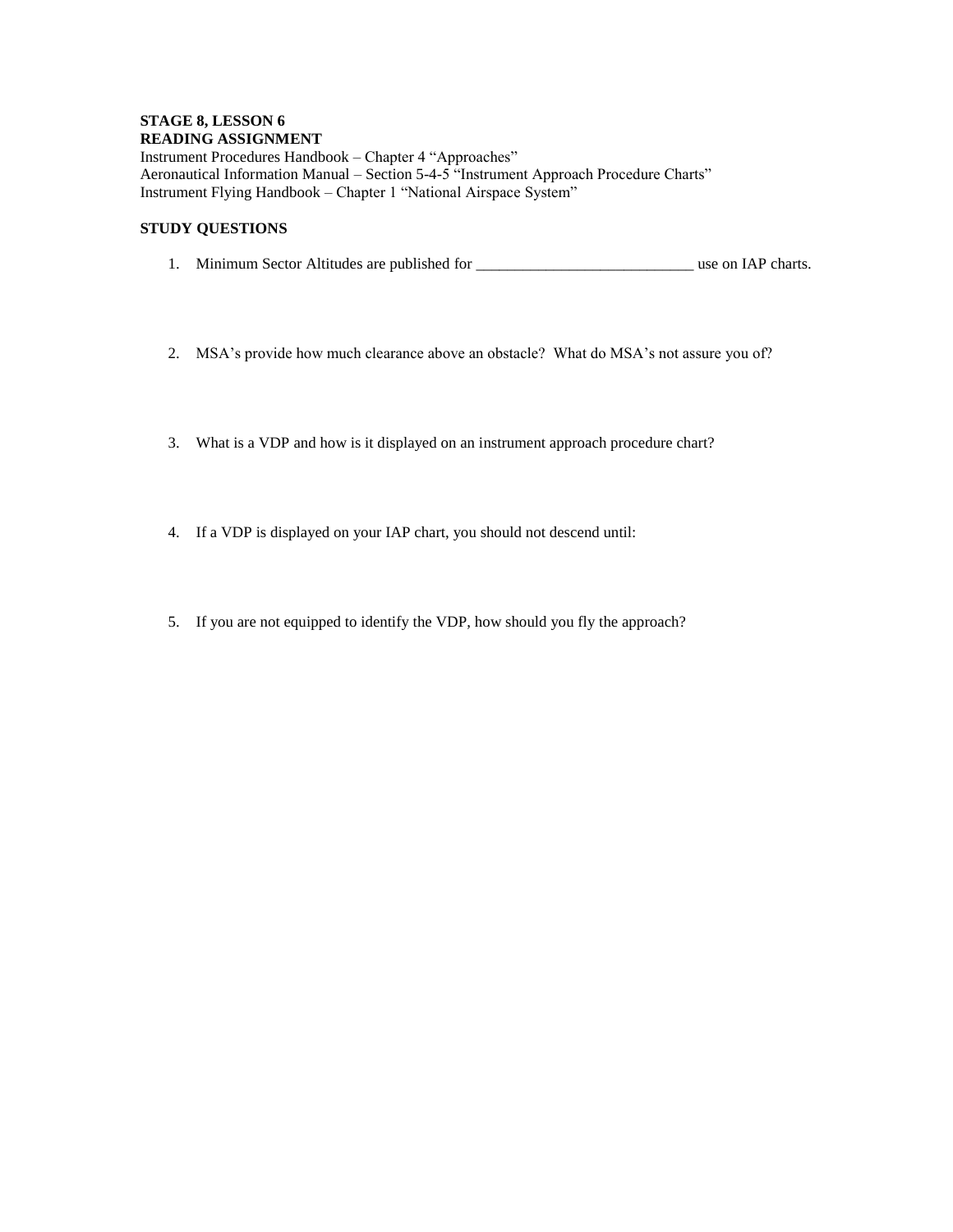## **STAGE 8, LESSON 7 READING ASSIGNMENT**

Aeronautical Information Manual – Section 5-4-5(k) "(RNAV) Instrument Approach Charts" Aeronautical Information Manual – Section 5-4-9 "Procedure Turn and Hold-in-Lieu of PT" Instrument Flying Handbook – Chapter 1 "National Airspace System"

## **STUDY QUESTIONS**

1. Define the following terms:

LPV

LNAV/VNAV

LP

LNAV

- 2. Which of these approach minimums requires WAAS to be able to fly?
- 3. What is a procedure turn?
- 4. What does it mean if a procedure turn barb is not depicted in the plan view of an IAP?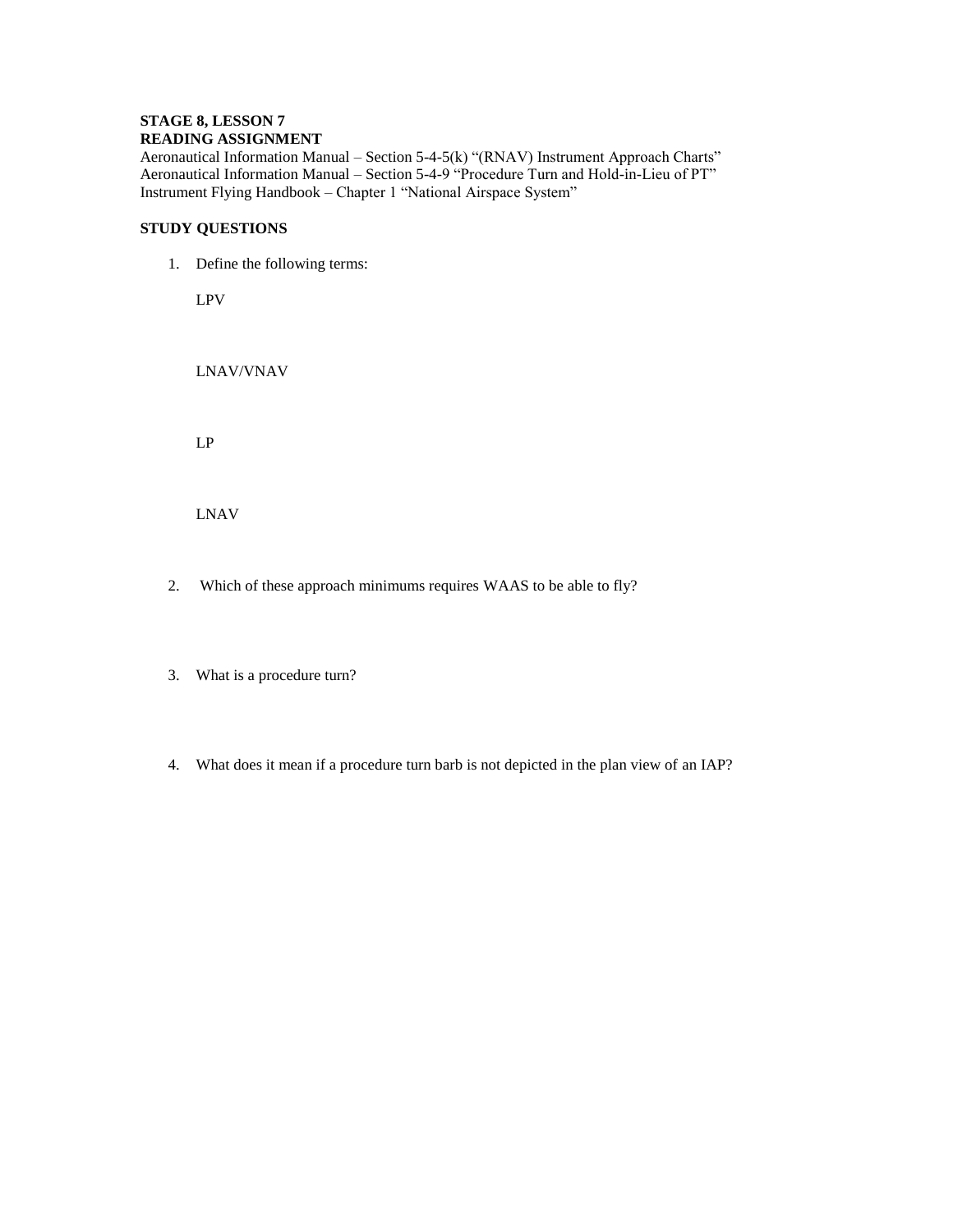## **STAGE 8, LESSON 8 STUDY QUESTIONS**

- 1. Where is the final approach fix for this approach?
- 2. Where is your missed approach point?
- 3. What is the MDA for the straight in approach?
- 4. What NAVAID is the MSA for this approach based on?
- 5. When should you descend to 2600 if performing the procedure turn?

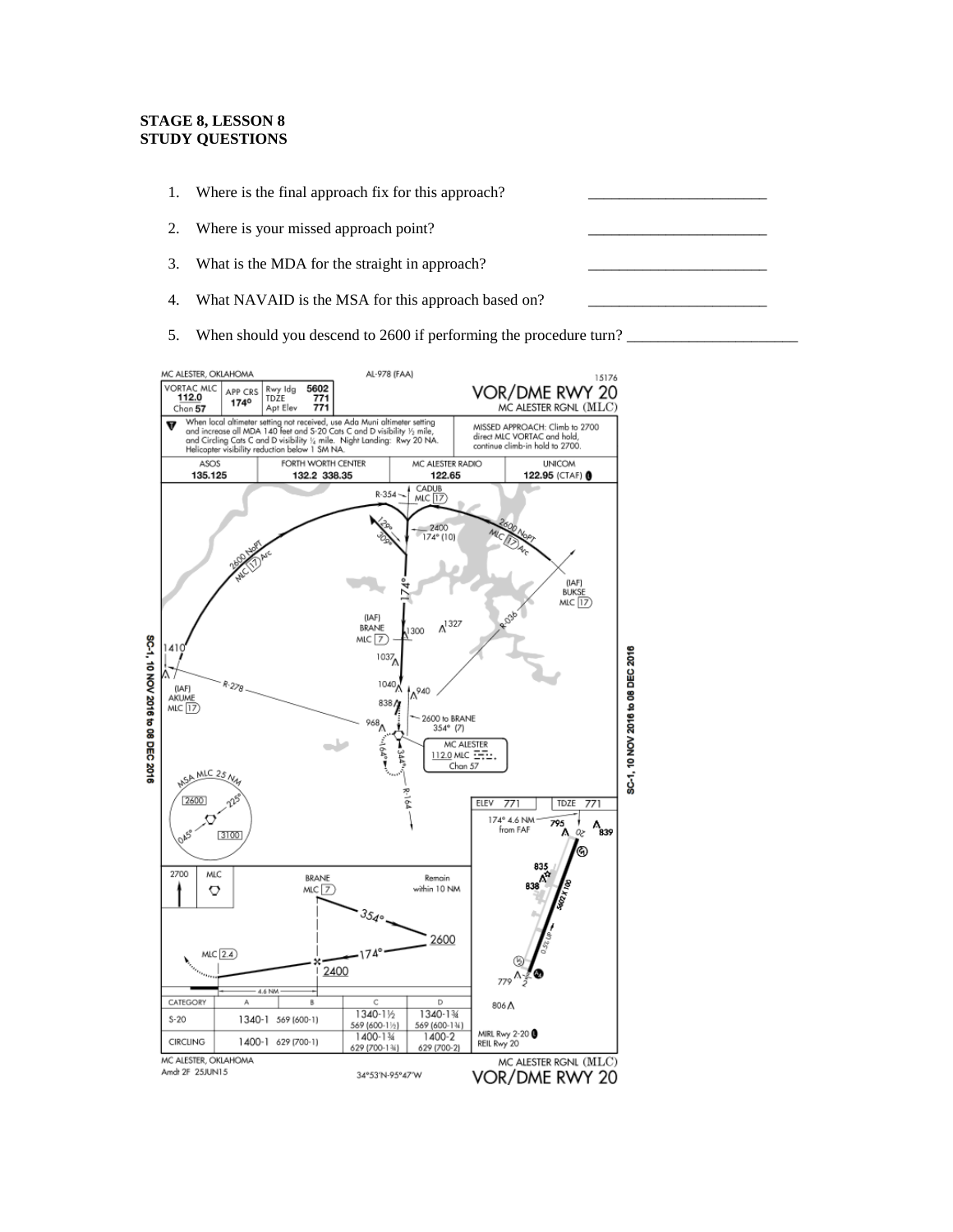#### **STAGE 8, LESSON 9 STUDY QUESTIONS**

- 1. If flying this approach using LPV minimums, where is your MAP? 2. If flying this approach using LNAV minimums, where is your MAP?
- 3. How would you identify arrival at the MAP?
- 4. How do you activate the missed approach procedure within the G430?
- 5. If you have to use the Will Rogers altimeter, what is your new LPV DA? \_\_\_\_\_\_\_\_\_\_\_\_\_\_\_\_\_\_\_\_

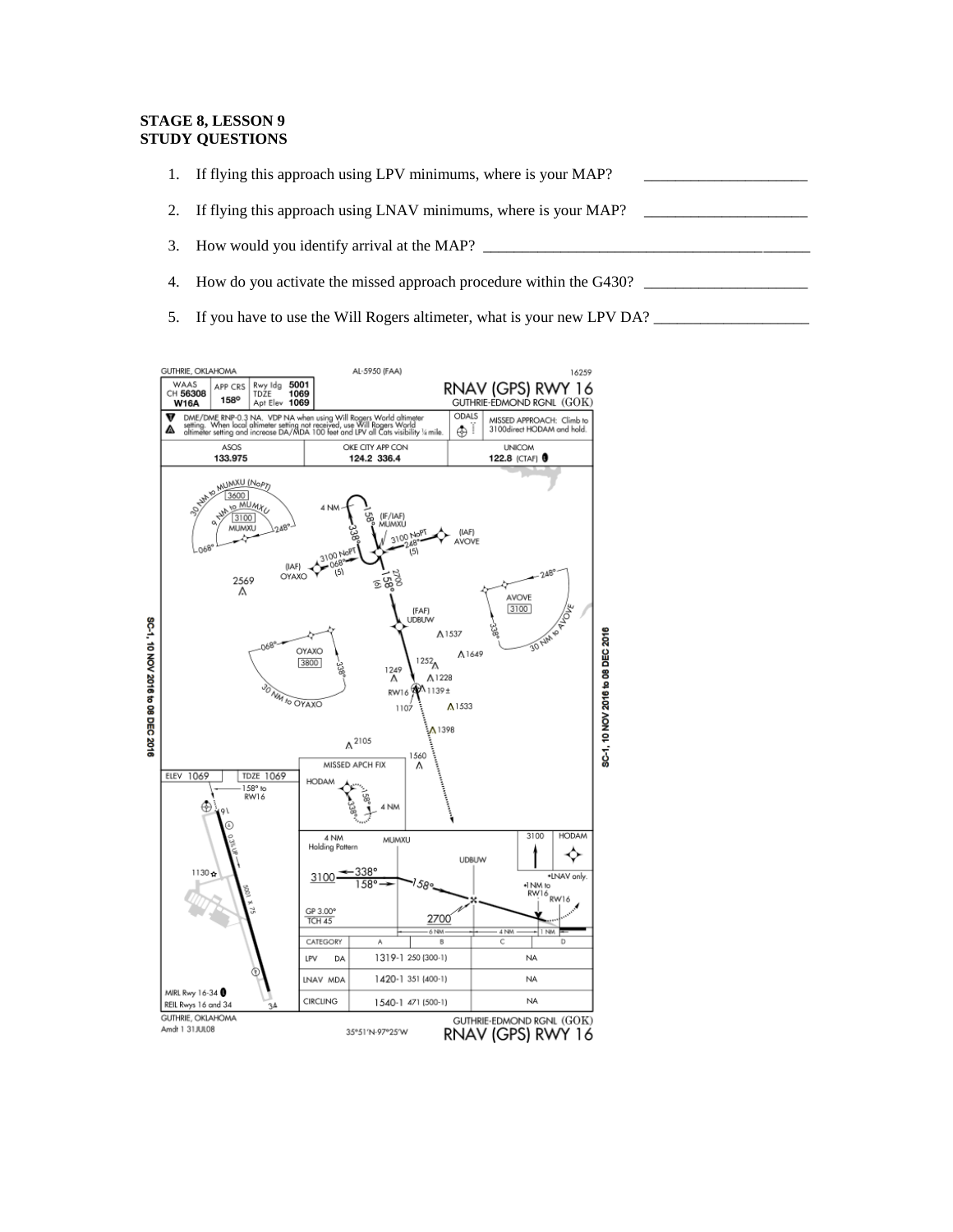### **STAGE 9, LESSON 1 READING ASSIGNMENT**

Instrument Flying Handbook – Chapter 10 "IFR Flight" Instrument Procedures Handbook – Chapter 2 "Enroute Operations"

### **STUDY QUESTIONS HOMEWORK ASSIGNMENT**

1. List 2 ways you can cancel your IFR flight plan if landing at a non-towered airport.

a.

b.

- 2. How far in advance should you file an IFR flight plan prior to your expected departure time?
- 3. Define the following terms:
	- a. MEA
	- b. MOCA
	- c. OROCA
	- d. MAA

e. MRA

f. MCA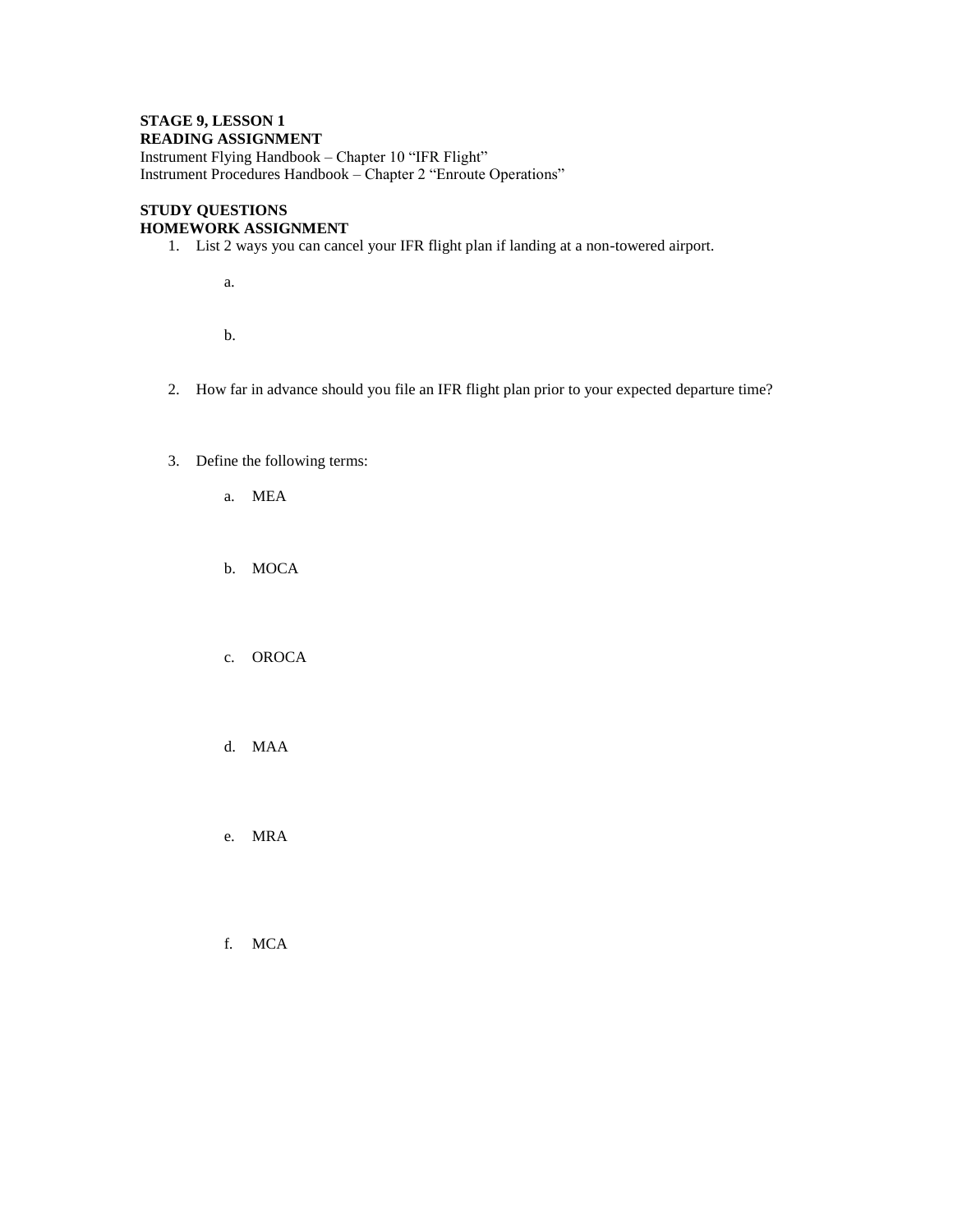## **STAGE 9, LESSON 2 READING ASSIGNMENT**

Instrument Flying Handbook – Chapter 11 "Emergency Operations"

## **STUDY QUESTIONS**

1. List and describe the four rates of ice accumulation you should use when reporting icing conditions to ATC.

a. b. c. d.

- 2. In the event of a complete radio failure, what procedure should you follow with regard to route and altitude that should be flown?
	- a. Route:

b. Altitude:

3. If in VMC conditions when you experience a radio failure, what should you do?

4. How would you recognize a failure of your alternator in the Warrior III and what risk would this hazard would pose?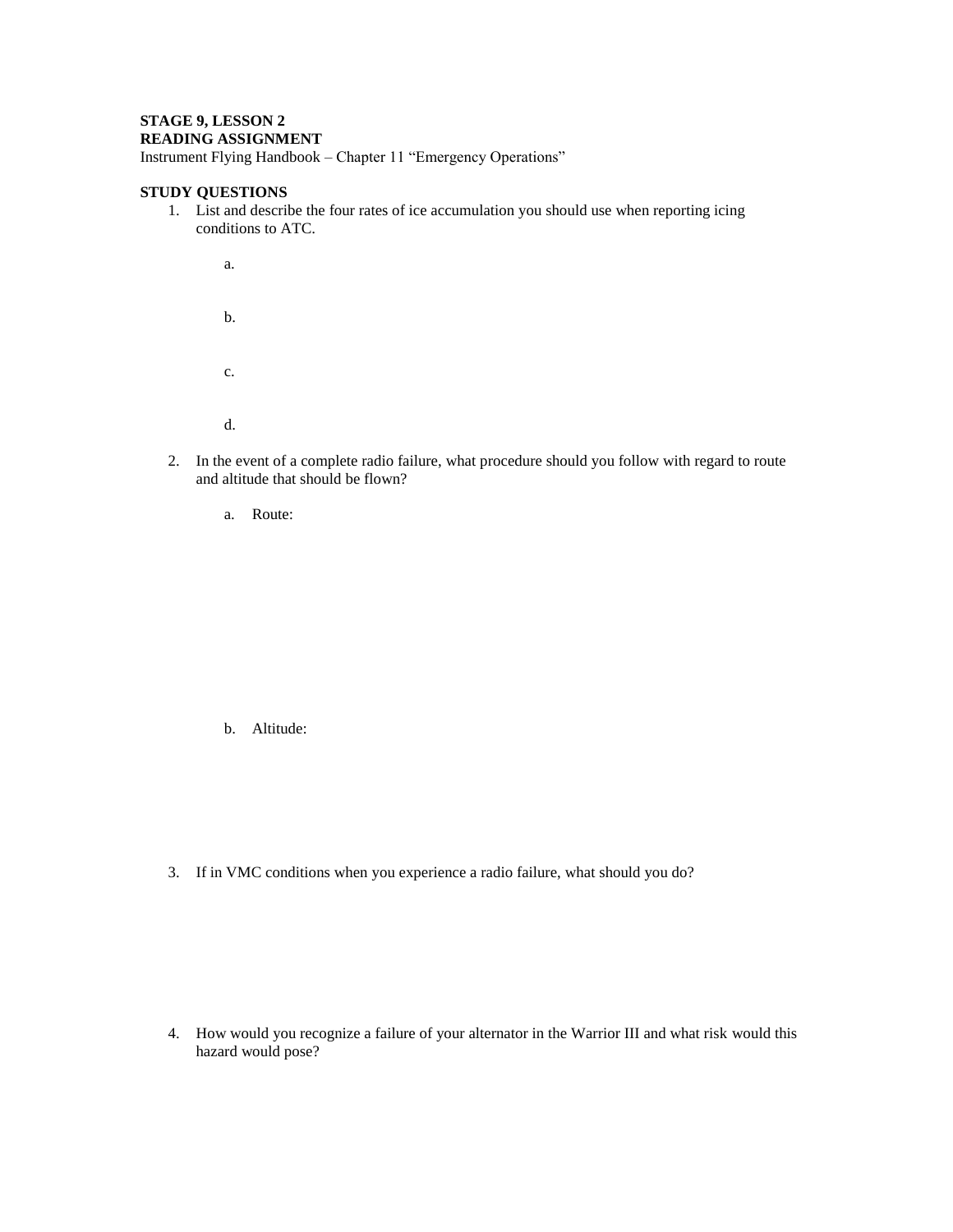## **STAGE 9, LESSON 3 READING ASSIGNMENT** Instrument Flying Handbook – Chapter 1 "National Airspace System"

- 1. How often are low enroute charts updated?
- 2. What altitudes are low enroute charts valid for?
- 3. How is Class C and Class D airspace depicted on a low enroute chart?
- 4. What is the difference between a green airport symbol and a brown airport symbol on the low enroute chart?
- 5. Explain the difference in how a MOA is depicted on a VFR sectional compared to how it is depicted on a low enroute chart.
- 6. How are all other types of special use airspace depicted on a low enroute chart? (prohibited areas, restricted areas, etc).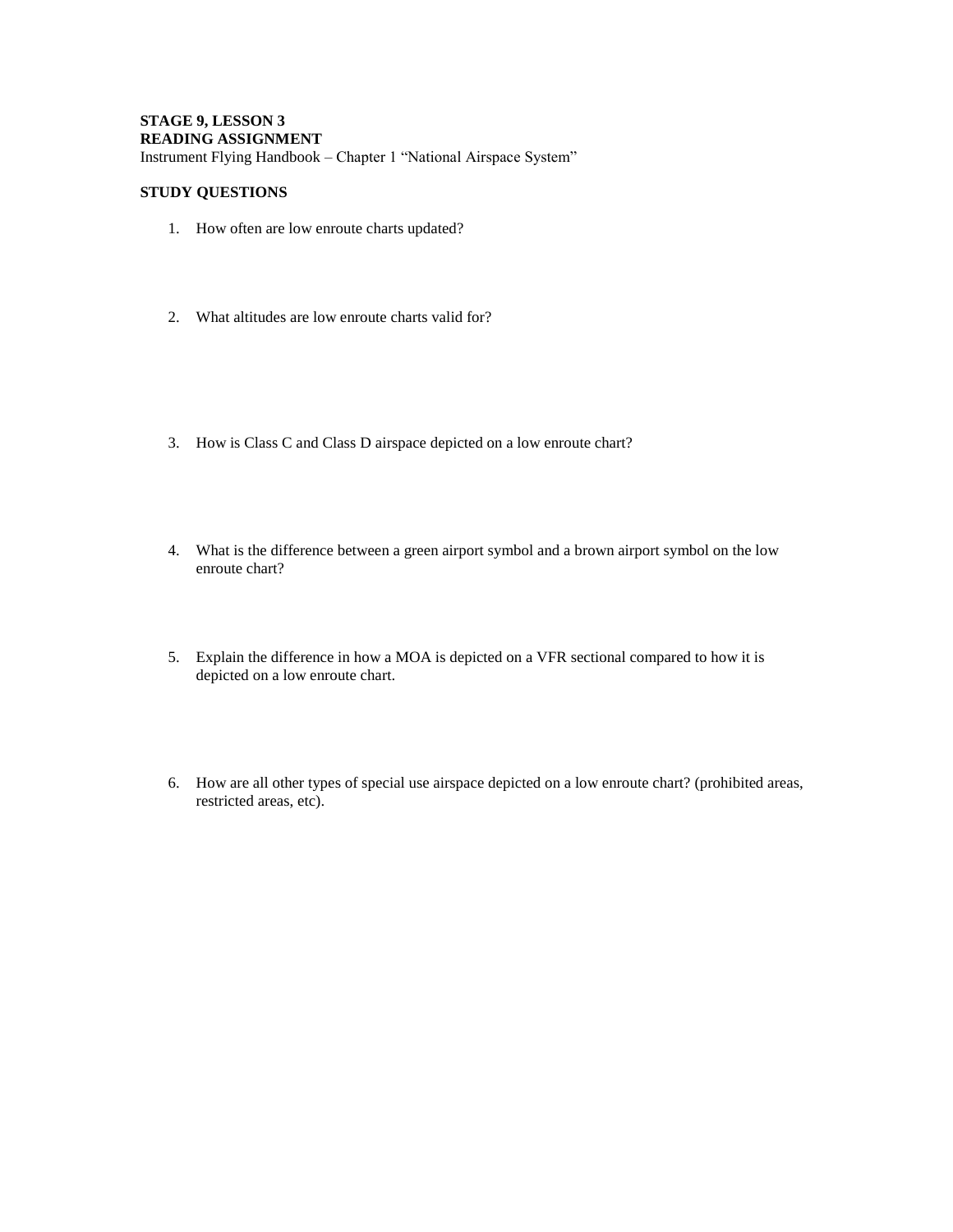## **STAGE 9, LESSON 4 READING ASSIGNMENT**

Aeronautical Information Manual - Chapter 7-1-20 "Pilot Weather Reports"

#### **STUDY QUESTIONS**

DAY UA /OV AOH/TM 2113/FL166/TP B737/TB MOD CHOP/RM 145-165 DURGD DAY UA /OV DQN140040/TM 2114/FL120/TP E45X/TA M14/IC LGT RIME CMH UA /OV GUNNE/TM 2120/FL110/TP B737/TB LGT MOD CHOP CVG UA /OV CVG320020/TM 2128/FL135/TP J328/TB MOD/RM 135-165 DURGC CMH UA /OV APE360020/TM 2144/FL110/TP C421/TA M5/TB MOD/IC NEG

- 1. What is the difference between a "UUA" and "UA" PIREP?
- 2. What air temperature did the crew of the Cessna 421 report in their PIREP?
- 3. What does "DURGD" mean in the 737's PIREP at 2113Z?

4. Between what altitudes did the J328 experience turbulence? What was the intensity of the turbulence it reported?